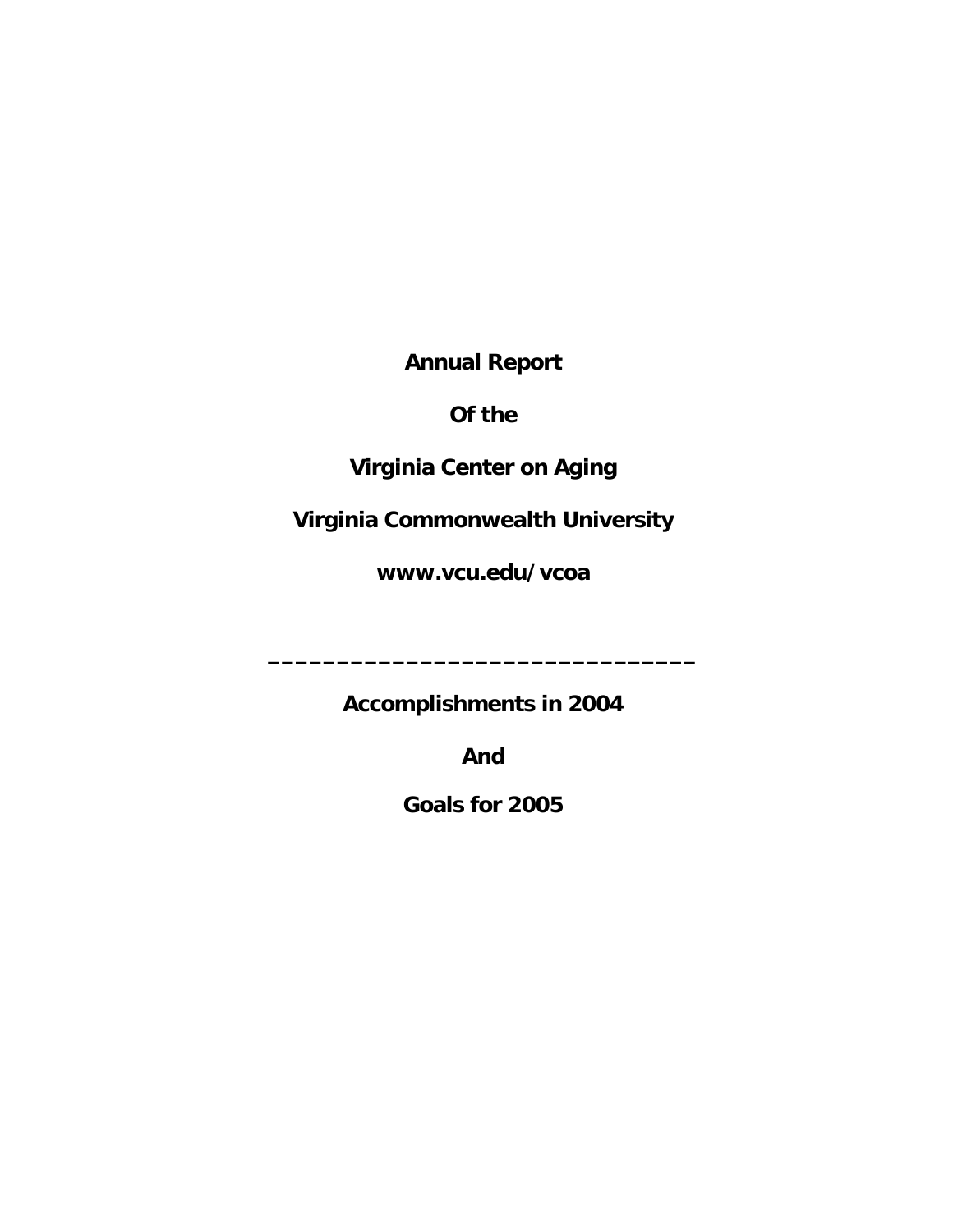## **Overview**

This report summarizes activities of the Virginia Center on Aging (VCoA) during calendar 2004. This year saw changes in our geographic and administrative locations. In June we moved from the Lyons Dental Building, our home for a decade, to the West Hospital. On July 1<sup>st</sup> we became a unit within the School of Allied Health Professions. We welcome the opportunity to collaborate with new partners. We have organized this report by calendar year because of the practice of providing an annual report to the Virginia General Assembly when it convenes in January.

We did meet our Goals for 2004 despite a reduction in our appropriation from the 2003 Session of the General Assembly, which appropriated \$257,500 to VCoA in calendar year 2004 (half of FY 03's \$252,500, half of FY 04's \$262,500). These monies partially helped to support the Center's core staff positions (Director; Associate Director for Research and Administrator of the Alzheimer's and Related Diseases Research Award Fund [ARDRAF]; Assistant Director for Education; Elderhostel Coordinator - Richmond; and Accountant) and included monies to award in the ARDRAF seed grant program.

In the enabling legislation, VCoA was charged with 10 responsibilities, encompassing three principal functions: 1) interdisciplinary studies, including training in agingrelated topics and the education of older adults; 2) research; and 3) information sharing. VCoA maintains a statewide commitment, conducting at least one of its three principal functions in all five geographic regions of Virginia every year. We annually list agencies and businesses that we have worked with by geographic region. In calendar year 2004, VCoA partnered with at least **296** regional and **29** statewide businesses, departments, coalitions, and non-profit organizations, and **32** units of Virginia Commonwealth University (VCU) in satisfying its legislated mandates. (See Appendix A for a listing of those we worked with.) These partnerships enabled us to accomplish our work, augmenting our staffing level and compensating somewhat for decreases in our funding streams.

In calendar 2004 the Virginia Center on Aging's annualized appropriation from the General Assembly of \$257,500 produced \$1,622,000 in non-state grants; nonresident Elderhostel tuition, course related expenditures and discretionary spending by our Elderhostelers; and documented ARDRAF seed grant consequences. In other words, for every dollar that the General Assembly invested in the Virginia Center on Aging, we generated \$6.30 in direct economic returns.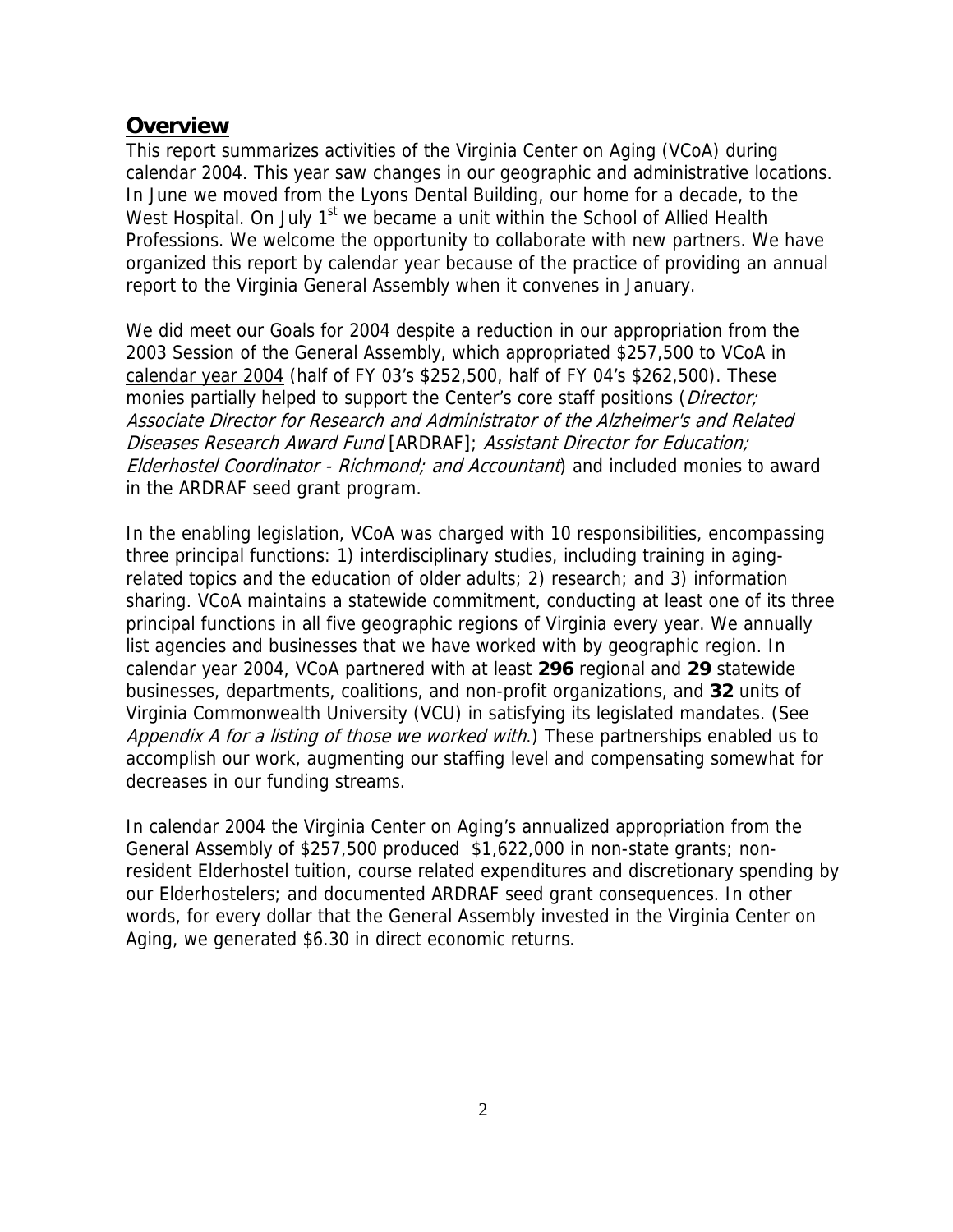## **Mission**

The General Assembly, in creating the Virginia Center on Aging by amendment to the Code of Virginia in 1978, charged it to be **"an interdisciplinary study, research, (and) information and resource facility for the Commonwealth of Virginia…"** It is the only such Center in the Commonwealth.

The Virginia Center on Aging (VCoA) is satisfying its mandate from the General Assembly and is operating across Virginia, in a statewide capacity. Characteristically, the VCoA is accomplishing its activities through partnerships with various units, both across the Commonwealth and within Virginia Commonwealth University. VCoA believes that these partnerships serve the aging-related needs of Virginia in a most cost-effective manner and broaden the capacity of units within VCU and across Virginia to conduct aging-related research, education, and community service.

Under "interdisciplinary study," the General Assembly's mandate includes:

- Continuing education and in-service training for those who work with the elderly
- **Education and training of older persons**
- **Educational preparation of non-gerontology students**

Under "research," the General Assembly's mandate includes:

- **Conduct of research in the field of gerontology**
- **Dissemination of research findings**

Under "information and resource facility," the General Assembly's mandate includes:

- Collection and maintenance of data about older persons statewide and regionally
- Serving as a resource to the State Office on Aging (now called the Virginia Department for the Aging) and to all organizations and state agencies involved in aging-related planning and service delivery

In 1982 the General Assembly also charged VCoA with responsibility for administering the **Alzheimer's and Related Diseases Research Award Fund (ARDRAF)** as a stimulus for research into the causes, consequences and treatments of dementing illnesses.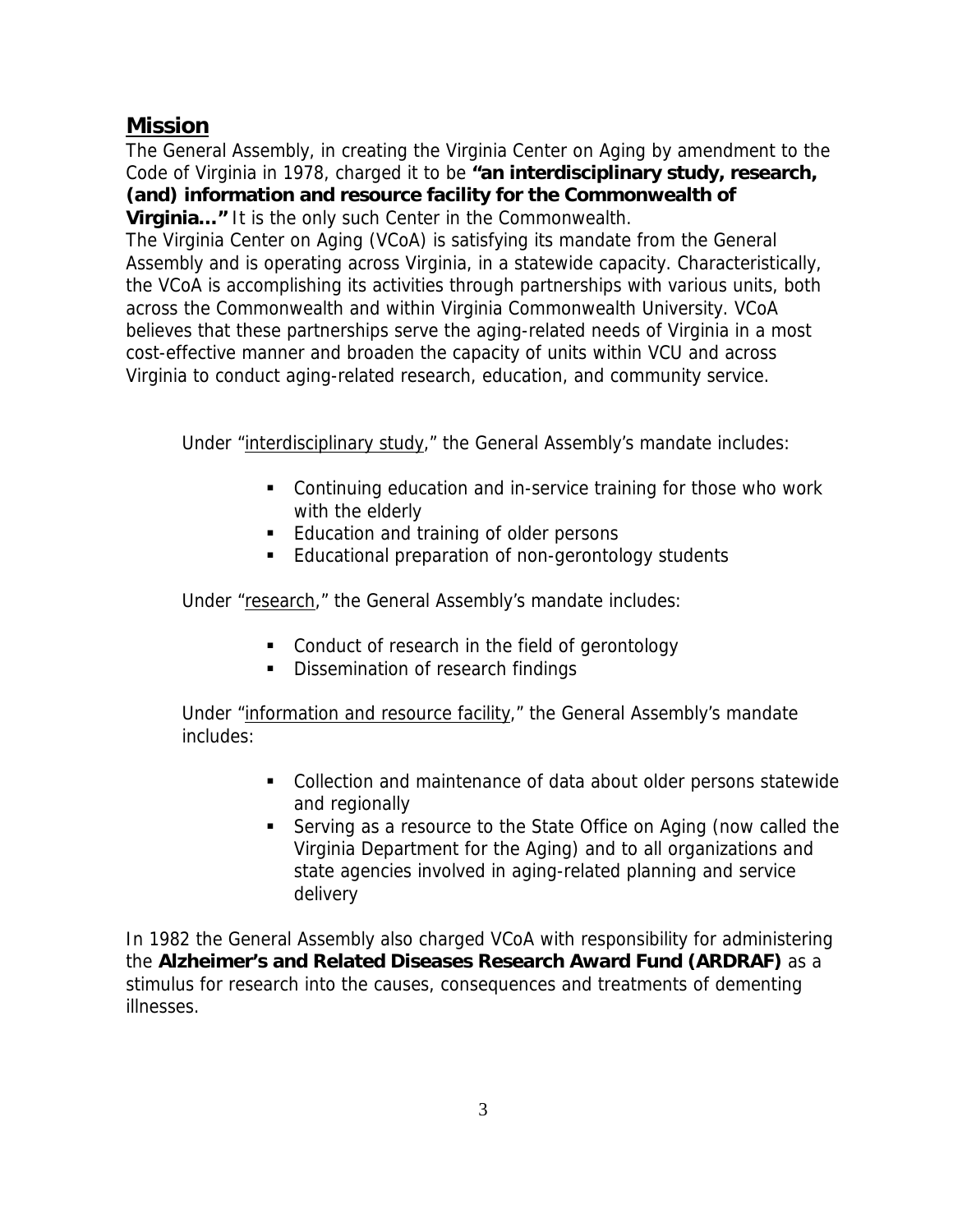# **Activities in 2004**

During calendar 2004 the Virginia Center on Aging interacted and collaborated with colleagues in state, regional, and local agencies and organizations, both public and private, with businesses, and with units of Virginia Commonwealth University, in order to achieve its responsibilities.

## **The following are representative activities:**

- ♦ VCoA and the VCU Police Department, both members of the Central Virginia Task Force on Older Battered Women, completed a yearlong training project for law enforcement and domestic violence agency personnel on preventing and responding to abuse, exploitation, and violence against older women. The project, supported by a grant from the Virginia Department of Criminal Justice Services, administering federal funds, met its objectives and has been refunded for calendar 2005.
- ♦ VCoA maintained its position as the largest provider of Elderhostel programs in Virginia and the 16<sup>th</sup> largest provider in the United States of approximately 800 providers, by designing new Elderhostel programs and increasing the diversity of program formats. VCoA's VCU Elderhostel has held these distinctions since 2003, despite challenges and competition. This is a creditable distinction, since Virginia itself is not one of the top 20 states for Elderhostel enrollments.
- ♦ VCoA launched the Lifelong Learning Institute in Chesterfield (LLI) with the first semester of classes in March 2004. Summer and fall semester courses followed. The LLI, modeled as an Elderhostel Institute and sponsored officially by VCoA, is an educational program for older adults that is administered and operated by its volunteer members and sponsors. Co-sponsoring partners include the Brandermill Woods Foundation, Chesterfield County Public Schools, and the Brandermill Woods Retirement Community. The LLI is housed in the Watkins Annex Building in Midlothian. During 2004, LLI enrollments exceeded goals, and VCoA worked with its co-sponsors toward developing By-Laws, tax exempt status, and administrative procedures for the Institute.
- ♦ VCoA served throughout 2004 as a contributing member of the Geropsychiatric Work Group, in the Task Force charged by the Commissioner of DHMRSAS with "Restructuring Virginia's Mental Health Mental Retardation, and Substance Abuse Services System." The Work Group and Task Force submitted its recommendations to the Commissioner early in 2005.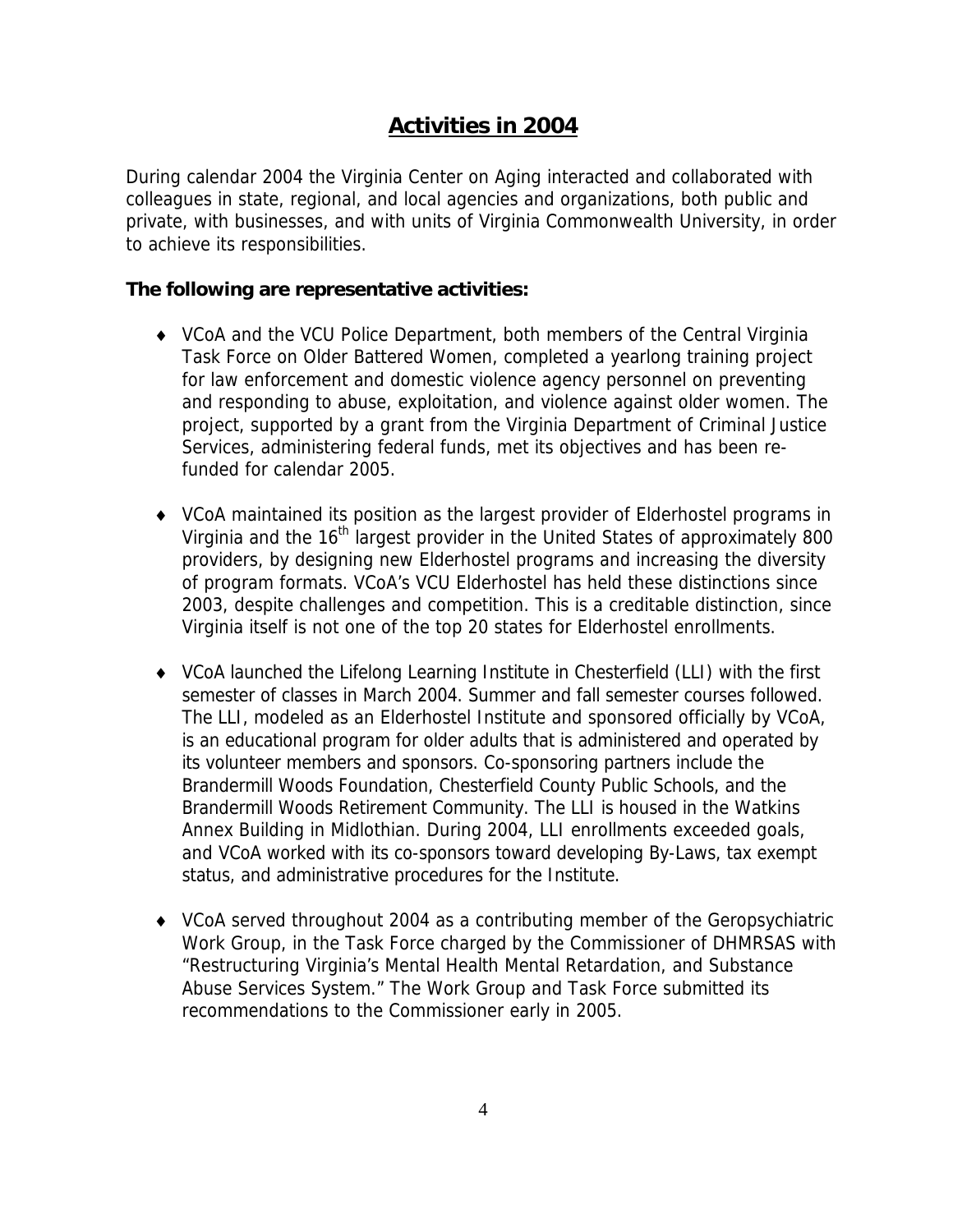- ♦ VCoA administers the Alzheimer's and Related Diseases Research Award Fund (known as ARDRAF) for Virginia-based researchers. The Center solicits research applications, screens, awards, and monitors small seed grants for promising lines of study into the causes, consequences, and impacts of dementia. Since 1982 the Center has awarded 92 seed grants, averaging \$13, 800 each, for a total outlay of \$1. 27 Million. These awards have, in turn, brought back to Virginia over \$15.3 Million in larger grants from the likes of the National Science Foundation and the National Institutes of Health. This translates to a \$12.07 return on investment for each dollar appropriated.
- ♦ VCoA's partnered V-STOP project on domestic violence against older women produced a case study on Henrico County's multidisciplinary team approach to incidents of elder abuse. This case study was so well received that it was excerpted for national publication by the National Center on Elder Abuse in September.
- ♦ VCoA's VCU Elderhostel, with program locations at Richmond, Natural Bridge, Hampton and Petersburg, is part of the Elderhostel, Inc., network of program providers in North America and more than 100 countries around the world. VCoA, during calendar 2004, offered 44 Elderhostel residential programs that drew over 1300 older learners to Virginia, infusing approximately \$600,000 into the Commonwealth from instruction-related expenditures and discretionary spending by non-Virginian participants.
- ♦ VCoA lent Virginians some 160 films from its audiovisual collection to individuals, groups, agencies, and organizations across the Commonwealth, including nursing home staffs, family caregivers, and instructors in secondary and post-secondary education.
- ♦ VCoA continued to serve as a member of the Virginia Arthritis Task Force (VATF), which, during 2004, began developing the next steps to the VATF Action Plan Prioritization. Priorities set included increasing public awareness of the signs of arthritis, encouraging early professional diagnosis, and improving self-management skills.
- ♦ VCoA staff's expertise led to at least a dozen presentations overall in 2004 at professional meetings and publications in professional journals, including presentations on teaching about aging in grades K-12, given at the 30th Annual Meeting of the Association for Gerontology in Higher Education, in Richmond in February, and on VCoA's model for improving intersystem cooperation, given at the 28<sup>th</sup> Annual Ohio Professional and Student Conference on Aging, in Columbus in April; the 25<sup>th</sup> Annual Meeting of the Southern Gerontological Society, in Atlanta in April; and the national conference "Crossing Network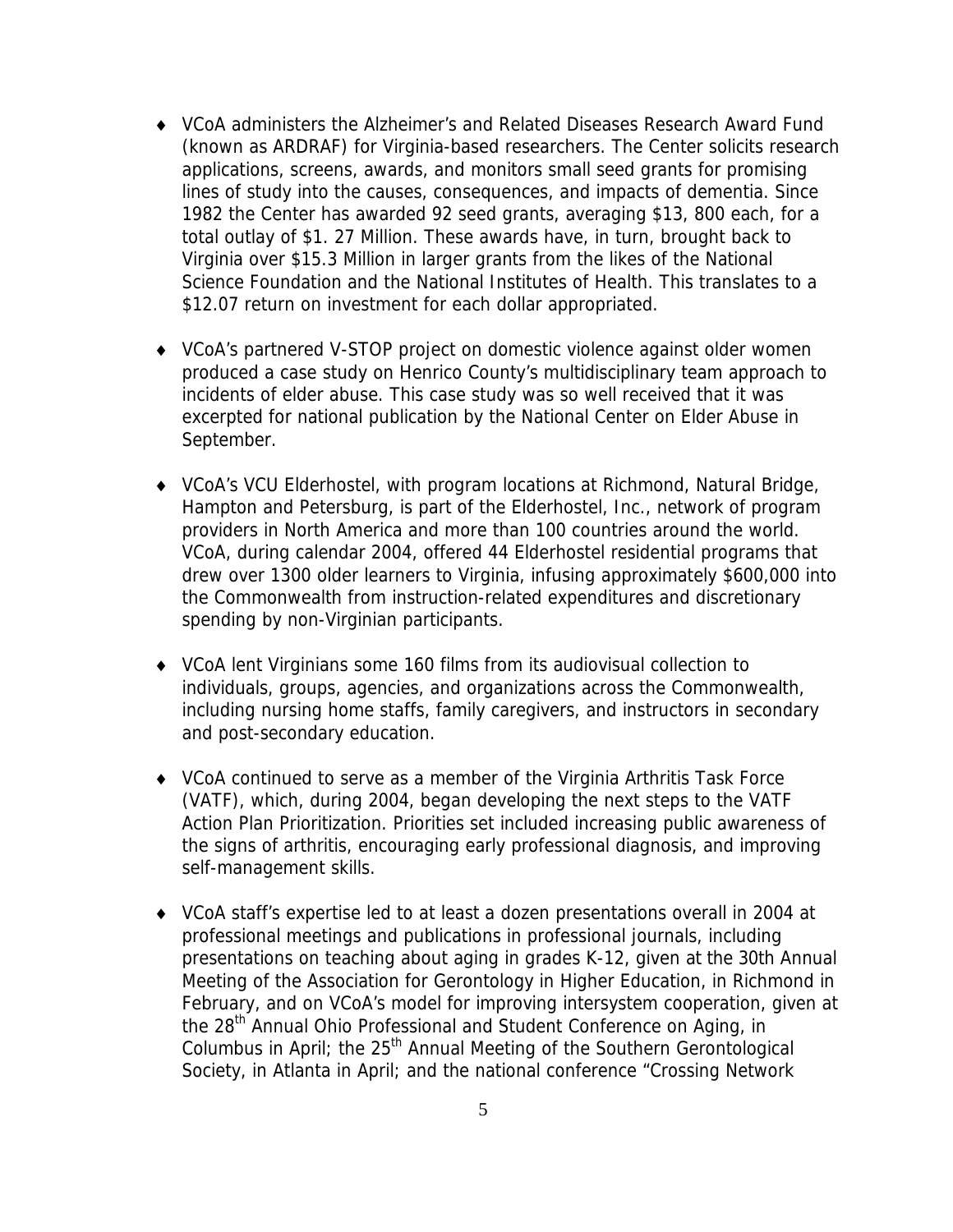Lines: Facilitating Partnerships and Building Coalitions across Aging and Disability Service Networks to Improve Service," in St. Louis in October.

- VCoA is a member of the project, Abuse and Neglect of Children and Adults with Developmental Disabilities: A Problem of National Significance. This initiative, directed by the Partnership for People with Disabilities at VCU and funded by the US Administration on Developmental Disabilities, has worked to develop a web-based course for health care professionals. During calendar 2004, the project refined and tested 13 self-guided modules that include video interviews and interactive content. Subjects include Risk Factors, Assessment and Documentation, Considerations in the Use of Medications, and Reporting and Testifying. After additional updates and improvements throughout 2004, the web course modules became available nationally on February 1, 2005.
- ♦ VCoA's Director represented VCU in a series of events in Tokyo to help launch educational gerontology in Japan. Despite a proliferation of geriatrics programs at its medical schools, Japan has only one gerontology program. VCoA's director delivered the keynote address at the first "Gerontology International General Symposium," held at the Tokyo Chamber of Commerce and Industry; lectured at a workshop for 30 government ministers, business leaders, and educators; and consulted with academic professionals and practitioners at Obirin University in Tokyo. He was one of only two Americans to be invited to these events.
- ♦ VCoA is directing evaluation of the grant project "Medicaid Waiver Personal Care Workers and Certified Nursing Assistant Training and Professionalization Initiative and Supplement." VCoA's Associate Director of Research is Director of Evaluation on these primary and supplemental contracts between the VGEC and the Virginia Department of Medical Assistance Services.
- ♦ VCoA hosted two of its "Love of Learning" programs for older Virginians, one at Natural Bridge and one at Kendal of Lexington, for some 70 lifelong learners.
- ♦ VCoA, in partnership with the Virginia Department for the Aging, received a competitive grant from the AARP Foundation/National Legal Training Project to provide training on domestic violence in later life and on coalition building. VCoA conducted this training in Richmond in April 2004.
- ♦ VCoA sponsored three well-attended, related events in March on spirituality and the quest for meaning. Each featured renowned speaker Harry R. Moody, Ph.D.: Conscious Aging, a dinner seminar; The Journey of the Soul: Spirituality in the Second Half of Life, a full-day conference developed with colleagues at VCU and Union-PSCE; and Spirituality and the Search for Meaning in Geriatric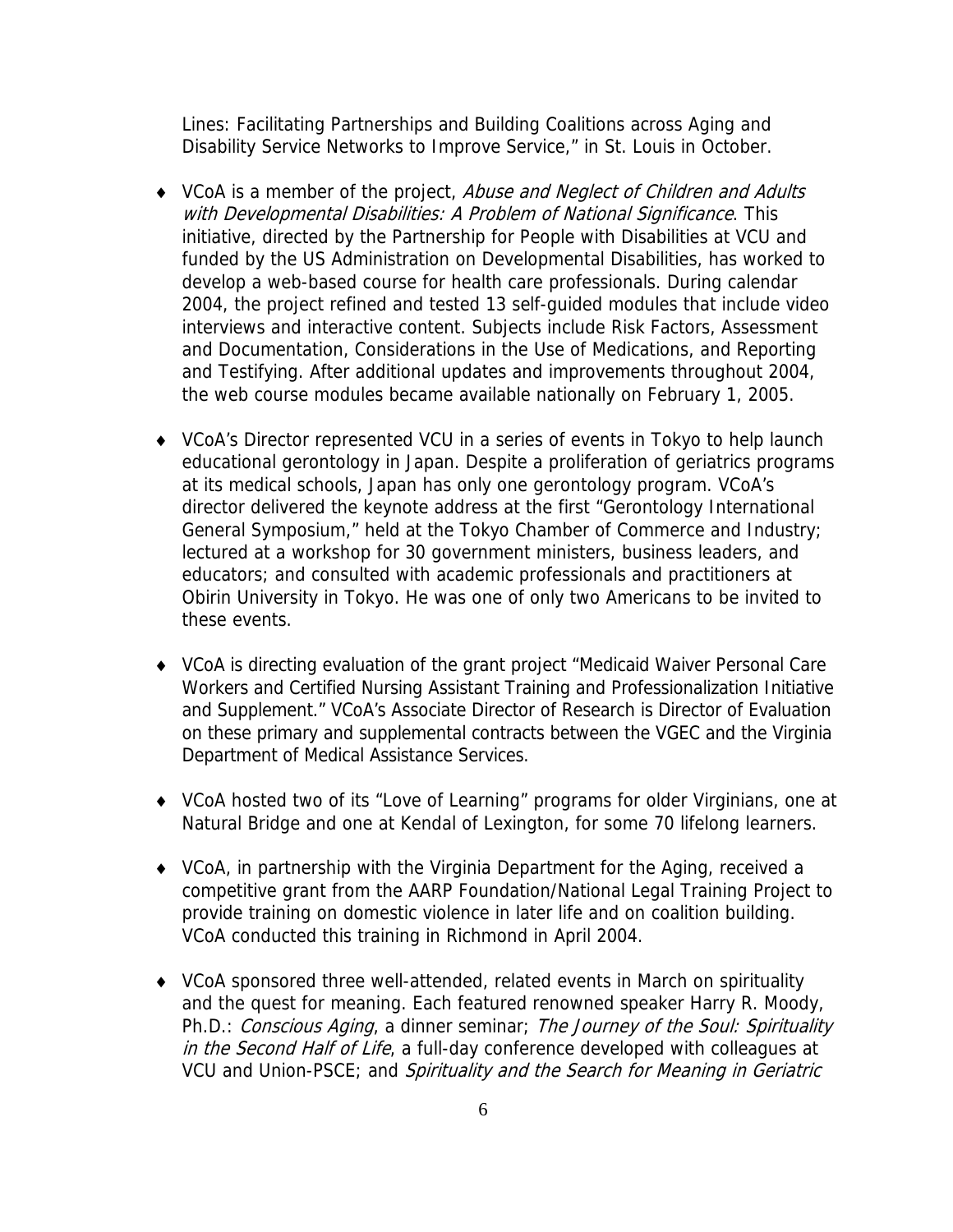Practice, a combined Grand Rounds, co-sponsored with VCU's Departments of Psychiatry and Patient Counseling, and School of Social Work. Financial supporters included Bon Secours Richmond Health System; the Office of the Vice President for Health Sciences and the Sanger Fund of Virginia Commonwealth University; Thompson & McMullan, P.C., Elder Law Section; the Catholic and Episcopal Dioceses; John B., Judith, and Laurence Levy; Pfizer; Hermitage at Cedarfield; Paul G. Izzo, Esq.; MaryEllen Cox; and Bill Egelhoff.

- ♦ VCoA's Associate Director of Research developed and implemented for the VGEC in spring 2004 a statewide promising practices in homecare competition to recognize programs that demonstrate outcome based quality improvements or exemplary organizational models. The VGEC Promising Practices in Home Care Awards program aims to: 1) facilitate identification of the critical components of optimal home care, 2) increase awareness about creative problem-solving techniques, and 3) promote the skills-building processes needed for successful implementation and replication of promising practices. Two of the awardees were recognized and made presentations at the Virginia Association for Home Care's Annual Conference and Trade Show, in May 2004, in Lynchburg.
- ♦ VCoA had two gubernatorially appointed commissioners on the Commonwealth of Virginia Alzheimer's Disease and Related Disorders Commission. The Commission has several Work Groups that are developing and launching a statewide virtual Comprehensive Alzheimer's Disease Center. VCoA's members chaired the Databases Work Group, charged with developing a statewide bioinformatics system to include clinical, public health, and epidemiological databases as a resource for research on services utilization, and the Training and Education Work Group, charged with establishing a statewide program to disseminate validated knowledge on diagnosis, treatments, care, services, and other practical information to families, practitioners, and service providers.
- ♦ VCoA partnered with statewide aging-related organizations in order to provide research findings and training for professionals across Virginia. VCoA cosponsored the Tenth Annual Conference of the Virginia Coalition for the Prevention of Elder Abuse, in Virginia Beach in June; and the 2004 Mini-Conference of the Virginia Association on Aging, in Richmond in October.
- ♦ VCoA was a key participant in the collaborative planning of a national videoconference on diagnostic and treatment challenges associated with treating alcohol and other drug abuse in older adults. The videoconference will air in Spring 2005.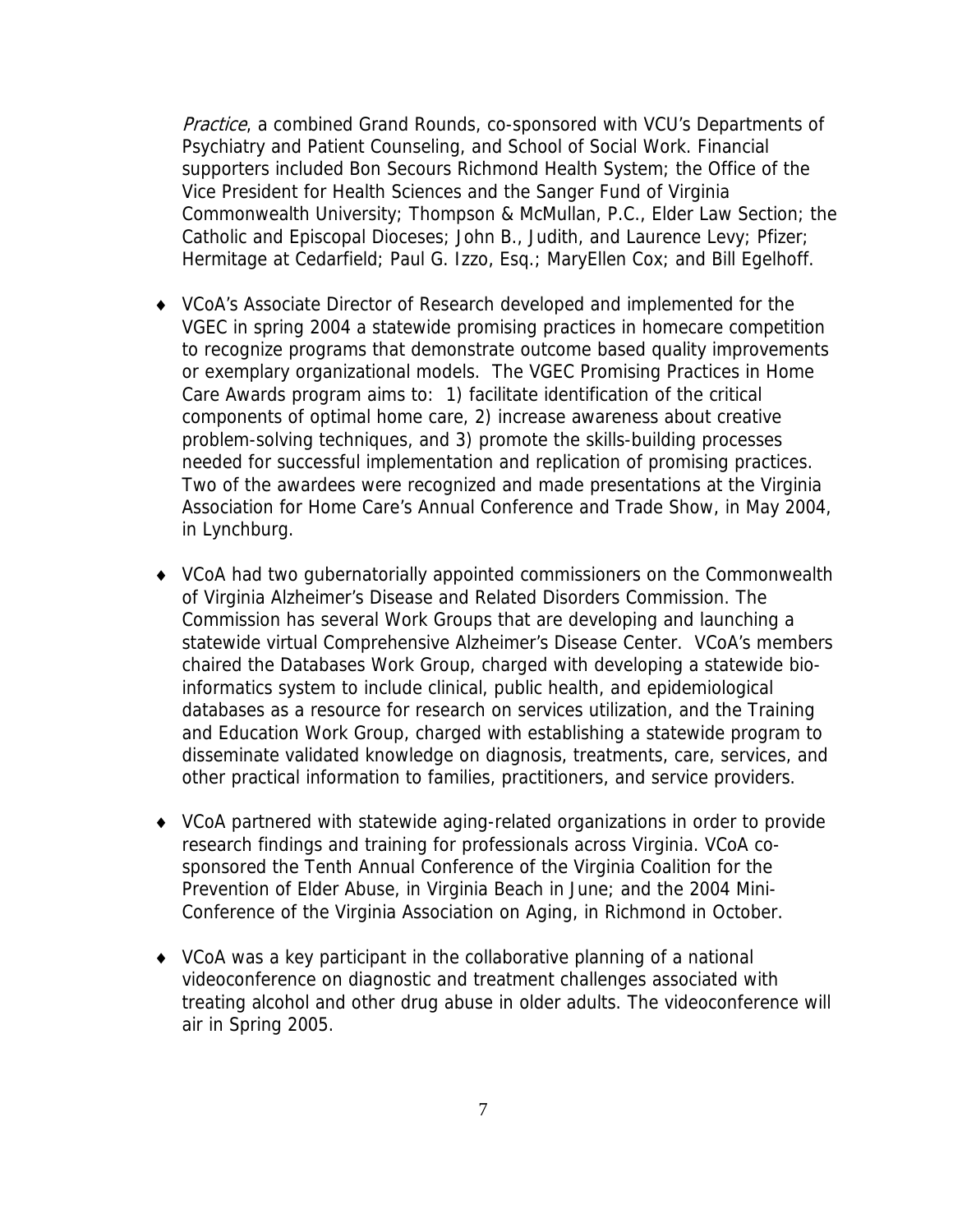- ♦ VCoA's Dr. Connie Coogle became Training Evaluator for the project Recognition, Respect, and Responsibility: Transforming the Direct Service Community, awarded in May 2004 to DMAS by the Centers for Medicare and Medicaid Services under the New Freedom Initiative: Demonstration to Improve the Direct Service Community Workforce program. VCoA, the VGEC, and other partners will test the job retention potential of offering health insurance benefits for workers who provide personal assistance. The initiative intends to address the complex issues of recruitment and retention of direct service workers through a series of objectives dealing with benefit provision, multi-level training interventions, and initiatives dealing with recruitment and worker recognition.
- ♦ VCoA is partnering in the Area Planning and Services Committee (APSC) for Aging with Lifelong Disabilities, a broad coalition of family caregivers and leaders across metropolitan Richmond in disabilities, health care, aging services, communities of faith, parks and recreation, and more. The APSC membership is assessing needs and designing strategies to assist both those who age with lifelong disabilities, such as mental retardation and cerebral palsy, and their family caregivers.
- ♦ VCoA again fielded an energetic team of fund-raising walkers for the annual fall Memory Walk benefiting the Alzheimer's Association – Greater Richmond Chapter.
- ♦ VCoA continued its initiative to educate clergy and lay leaders in communities of faith in matters of aging and wellness, conducting programs for older adult ministries in Glen Allen, Midlothian, and Richmond, and for parish nurses in Richmond.
- ♦ VCoA co-sponsored with the Loudoun Senior Interest Network a program on aging with lifelong disabilities for family caregivers and service providers entitled "Permanency Planning for Adult Children's Continuing Well-Being," in Sterling in December.
- ♦ VCoA staff gave substantial services to Virginia's agencies and citizens by serving on the boards of some dozen non-profit organizations, providing leadership, technical assistance, and *pro bono* services to groups such as the Shepherd's Center of Richmond, the Virginia Quality Healthcare Network, the Senior Center of Richmond, the Alzheimer's Association, the Central Virginia Coalition for Quality End-of-Life Care, and the Virginia Elder Rights Coalition.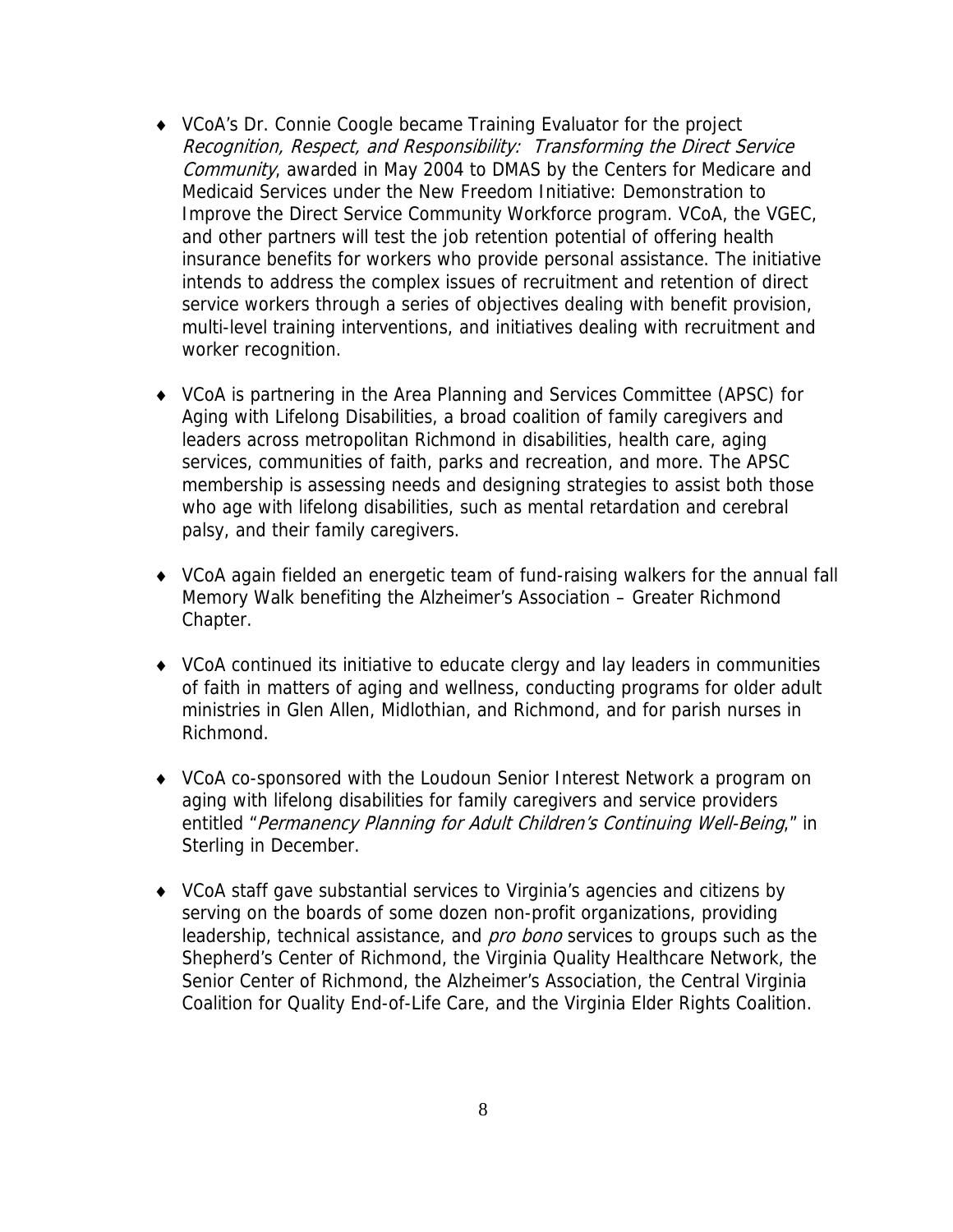Short recaps of selected activities in 2004 follow, organized according to the respective mandate from the General Assembly:

#### a. **Interdisciplinary Studies**

**Domestic Violence Against Aging Women.** 

VCoA co-developed and implemented with the Central Virginia Task Force on Older Battered Women its second grant-funded project supported by the Virginia Department of Criminal Justice Services. This project is part of the Virginia Services, Training, Officers, and Prosecution (V-STOP) program, which is funded by the federal Violence Against Women grant program of the U.S. Department of Justice. The VCoA-Task Force partnership addresses the unique needs of middle-aged and older women who are victims of domestic violence or sexual assault. This goals of the projects include increasing awareness and education on domestic violence and sexual assault in later life, promoting more specialized services and training to address the problem, and enhancing collaboration among law enforcement, legal services, criminal justice, aging services, advocates, and allied professionals. The project is a collaborative effort involving more than 15 aging, domestic violence, law enforcement, legal services, and criminal justice organizations serves the jurisdictions of Chesterfield, Hanover, and Henrico Counties, and the City of Richmond. VCoA's Dr. Paula Kupstas and Sgt. Barbara Walker of the VCU Police Department s are project co-directors. Some of the key activities for 2004 include: 1) Regional training, funded by the AARP Foundation, on March  $16<sup>th</sup>$ , with speakers Bonnie Brandl, Wisconsin Coalition Against Domestic Violence, and Ada Albright, AARP Foundation; 2) Regional conference on the criminal justice response to domestic and sexual violence, on April  $26<sup>th</sup>$ , with consultant Candace Heisler, JD; 3) Five law enforcement trainings, including a workshop at the 2004 Triad State Conference in September; 4) Workshop at Congregational Health Ministries Consortium's parish nurse conference on October 30<sup>th</sup>; 5) Attendance at the National Aging and Law Conference as a scholarship recipient in October; and 6) Publication of a case study on Henrico County's law enforcement/APS team approach to elder abuse cases, in the fall issue of Age in Action. This case study was subsequently excerpted for national publication in the National Center on Elder Abuse newsletter in September.

**Area Planning and Services Committee** VCoA helped establish the Area Planning and Services Committee for Aging with Lifelong Disabilities (APSC) in metropolitan Richmond as a research-based model strategy to address issues related to the unprecedented aging of adults with lifelong disabilities, such as autism, cerebral palsy, and intellectual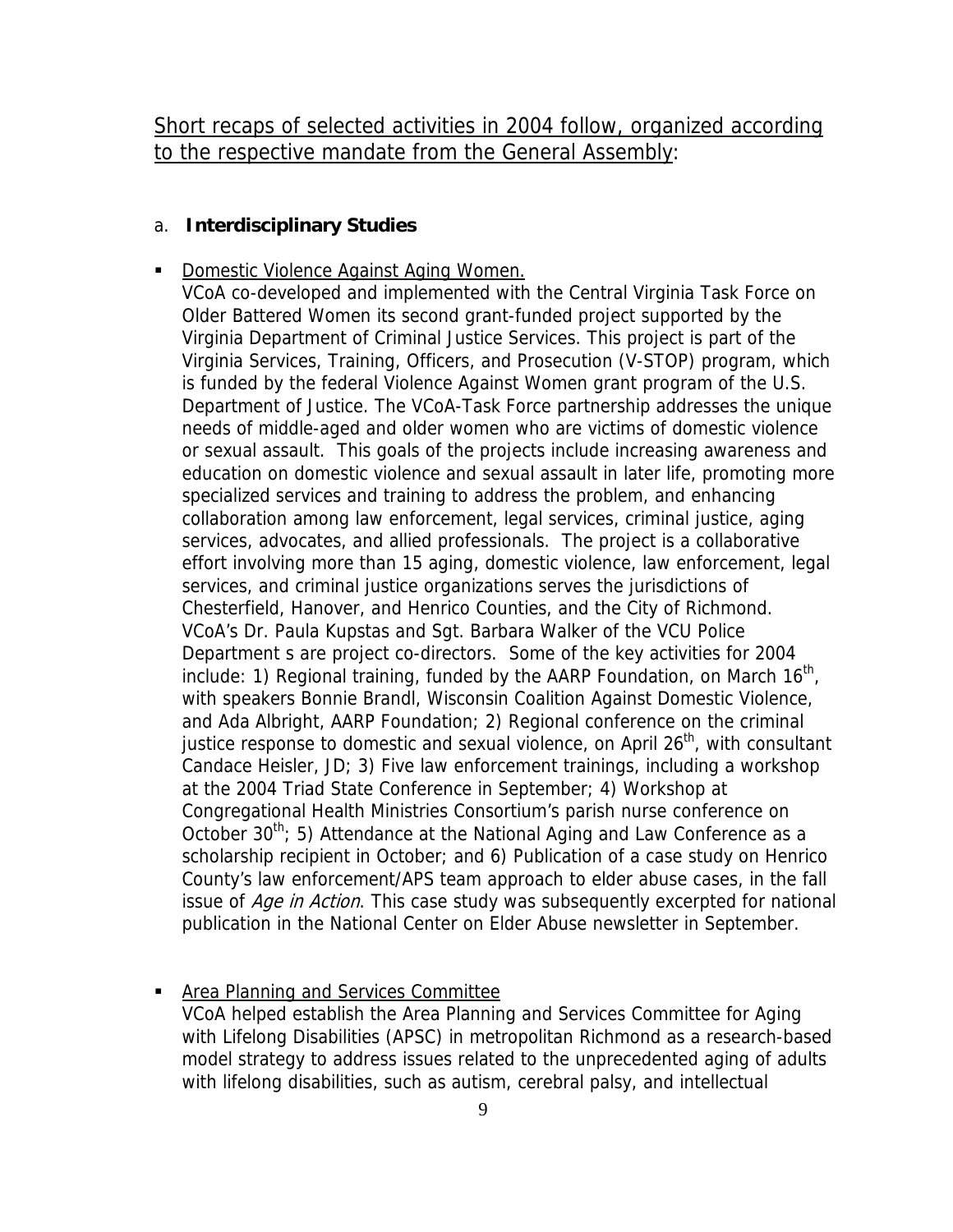disabilities, and the general lack of preparation of human services systems to respond to their needs and abilities. Composed of family caregivers and officially designated representatives of a dozen organizations from mental retardation to healthcare to banking, the APSC explained itself as a model in the case study of the fall 2004 issue of Age in Action, and conducted three workshops in 2004 for the public, planners, and service providers on "Down syndrome and dementia." It is planning a spring 2005 conference on "Spirituality, Loss, and Aging."

**Healthy and Unhealthy Lifestyles in Later Life. VCoA and the VCU Department** of Gerontology received funding in mid-2001 from the Delaware Division of Services for Aging and Adults with Physical Disabilities for a multi-part project to help older adults who wish assistance to break unhealthy habits. The project, entitled More Life Left to Live: Educating Older Adults About Healthy and Unhealthy Lifestyles, continued its work throughout 2004. The project is constructing a special statewide model education and prevention program for older adults and service professionals in aging, health, mental health, and substance abuse. This model intervention uses a "train the trainer" approach to broaden the project's impact, and focuses on such unhealthy behaviors as compulsive gambling, smoking, alcoholism, depression, and suicidal ideation. In 2004, the project produced two versions of an educational booklet, More Life to Live!, one for older adults and one for service providers. These joined a 25minute video produced in 2003. Both the booklets and the video illustrate how the process of change in addiction is predicated on the principles of behavioral substitution. Readers and viewers learn about the "protective factors" that decrease the risk of destructive behaviors in older adults, such as the creative arts, healthy eating, pets, and lifelong learning.

#### b. **Research**

**Alzheimer's and Related Diseases Research Award Fund. VCoA manages this** seed grant program for the Commonwealth without administrative cost. ARDRAF appropriations support promising lines of inquiry by Virginia researchers into clinical, biochemical, behavioral, pharmaceutical, and other aspects of dementing illnesses, in order to better understand their causes, consequences, and treatment. In 2003, the General Assembly decreased the ARDRAF appropriation to \$77,500 annually. In 2004, the state appropriation, supplemented by \$2,500 from VCoA's operating fund, was sufficient to support two awards to the Department of Neurology at UVA, one award to the Center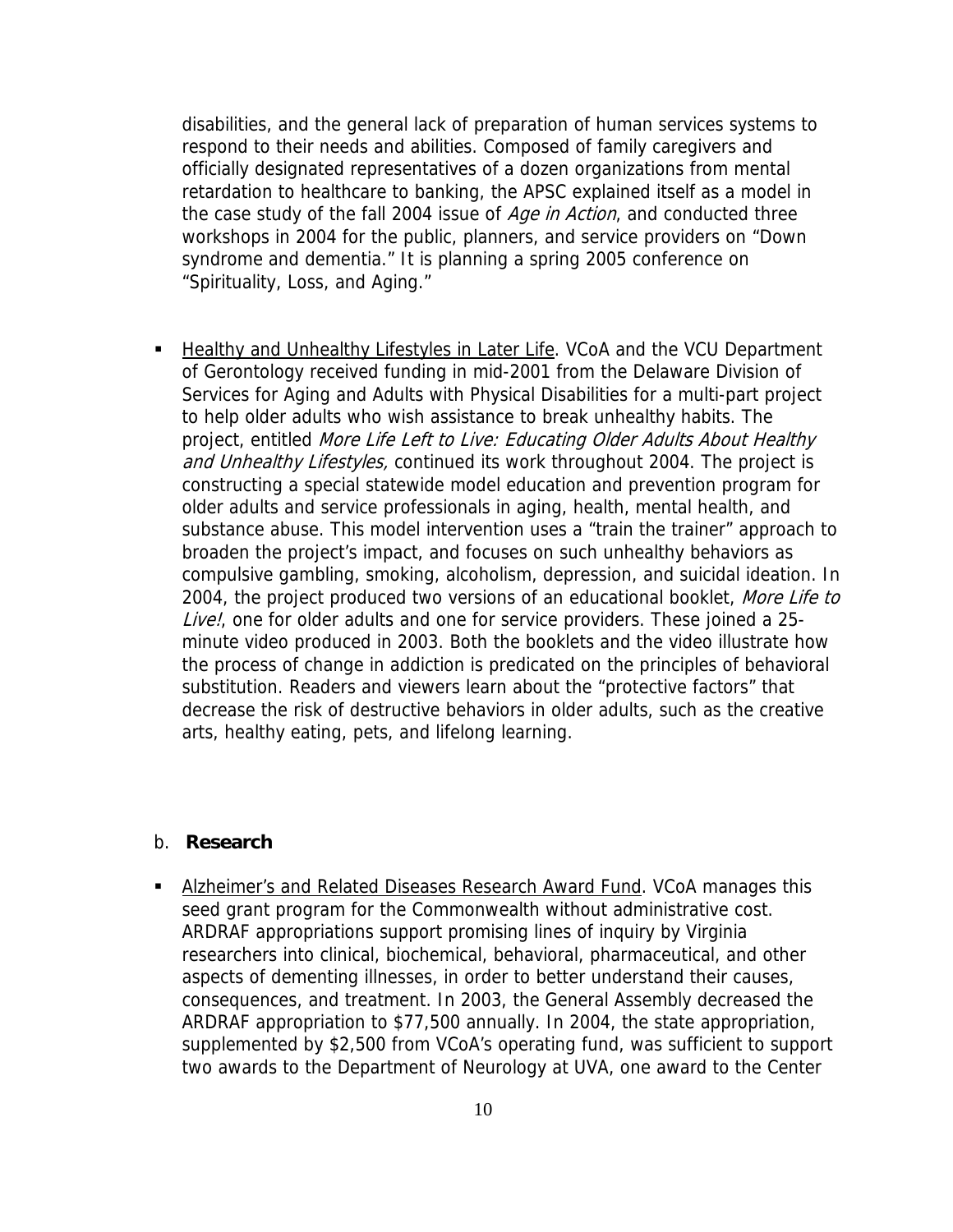for Gerontology at Virginia Tech, and one award to Mountain Empire Older Citizens, Inc., an area agency on aging in southwest Virginia. One UVA study will employ MRI brain scans in examining the functional abilities of individuals with mild cognitive impairment, specifically whether changes in financial management and driving skills have implications for other activities of daily living and progression to Alzheimer's disease. The second UVA study will use computerized tracking of the eye movements of persons with mild cognitive impairment to determine if abnormal eye movement predicts Alzheimer's disease. The Virginia Tech study will interview family members involved in the end-of-life care of persons with Alzheimer's disease in order to develop a teaching tool to improve the support health care providers might give these families. The Mountain Empire project will link high school students and older family caregivers in an innovative strategy to benefit both generations: the project would train the students in Alzheimer's and family caregiving topics and the students, in turn, would train the family caregivers to use the Internet as a resource for Alzheimer's care. (See Appendix B for summaries of the 2004-2005 awards and the review committee and Appendix C for abstracts of the Final Reports of the 2003-2004 ARDRAF awardees)

 Virginia Geriatric Education Center (VGEC) Core Grant. VCoA is partnering in this five- year (2000-2005) grant project, directed by the VCU Department of Gerontology and funded by the Bureau of Health Professions, Health Resources and Services Administration, USDHHS. VCoA's Dr. Connie Coogle is directing evaluation of each objective to improve the training in geriatrics of pre-service and in-practice health professionals, including curriculum development, faculty and practitioner training, and the clinical training of students. Featured initiatives include: 1) Geriatric Case Management Training and 2) a Geriatric Health Professional Mentoring Program.

1) The Geriatric Case Management Training initiative has focused attention this calendar year on two contractual arrangements; the first was between the VGEC and the Virginia Department of Medical Assistance Services (DMAS) in support of the Enhanced Care Assistants Training program. The original contract that funded VCoA for two years to evaluate the Medicaid Waiver Personal Care Workers and Certified Nursing Assistant Training and Professionalization Program ended in September of 2004. This two-year project offered opportunities for professionalization to 400 personal care attendants and nurse aides who provide home care to Medicaid waiver recipients, with an overall focus on the development of care management and other career-related skills. This contract was supplemented in October 2004 with an additional year of funding to develop and implement a comprehensive training curriculum for supervisors of the trained direct care workers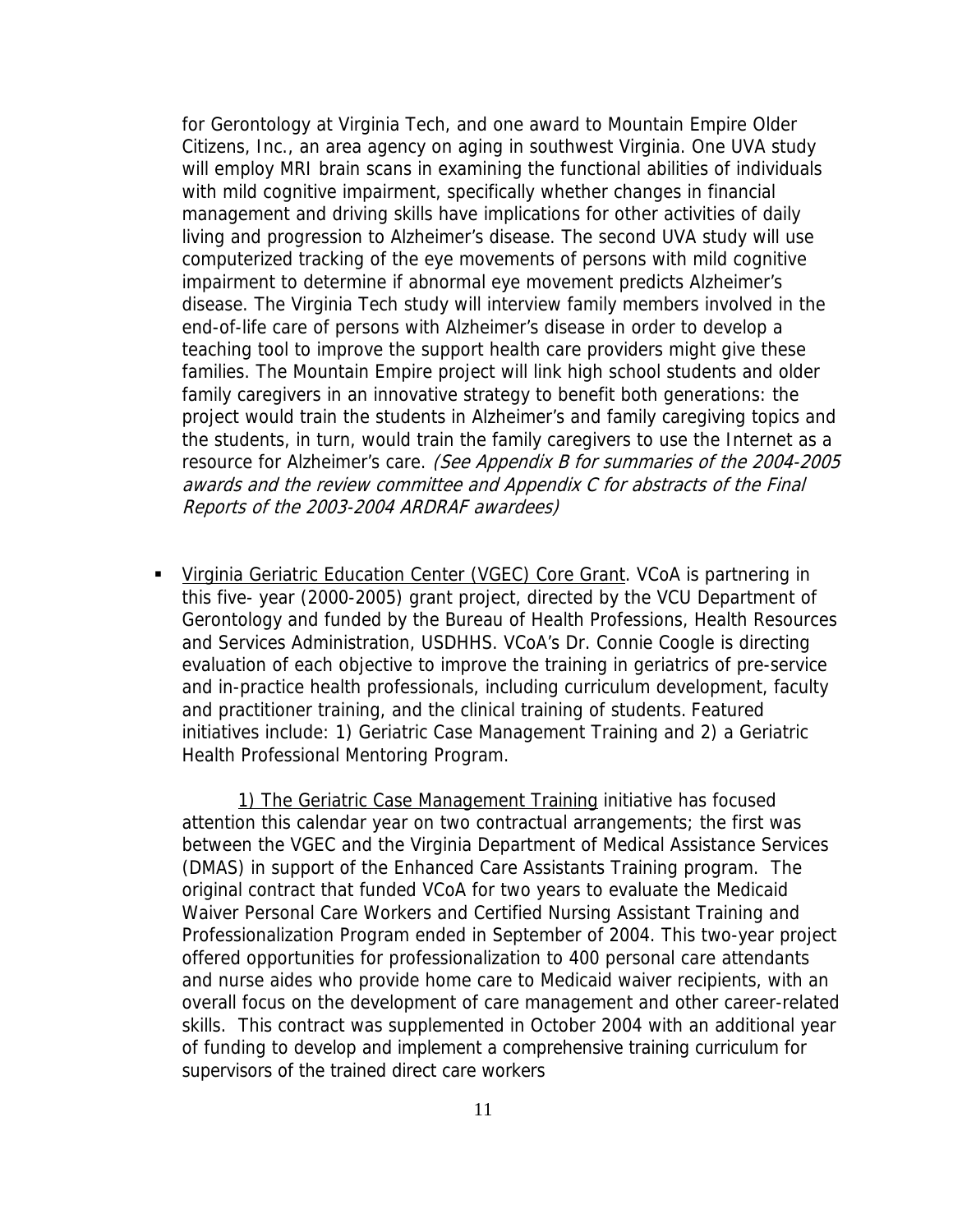The second Geriatric Case Management Training initiative was a contractual arrangement between the Virginia Center on Aging and the Virginia Department for the Aging, in cooperation with the Alzheimer's Association Greater Richmond. While continuing to collect data that documented the results of the statewide dementia-specific training to encourage Person Centered Care, VCoA evaluated an effort to conduct train-the-trainer sessions for selected individuals who participated in the statewide training. VCoA also collected follow-up data to discover how the train-the-trainer intervention enabled trainees to handle challenging situations and whether their work situations had improved as a consequence of the training. A longitudinal study of the impact of the combined training on job satisfaction and career commitment revealed a statistically significant increase in extrinsic job satisfaction and a decrease in career commitment.

2) In The Geriatric Health Professional Mentoring Program initiative VCoA continued to collect data that will: a) document the main effect of the program, b) compare responses provided by mentors and protégés, and c) measure the effect of intervening or moderator (personality) variables. Studies this calendar year revealed that protégés clearly regard mentors as "door openers" in networking. VCoA examined the implications of in-person versus video training on participant evaluations of the program. The data trends pointed to higher overall evaluation ratings for those trained in-person and higher scores on the overall impact of the training among those trained by video. In the future we intend to examine changes in the experiences of mentors and those they mentor, the functionality of the mentoring relationship, as well as professional commitment and career satisfaction.

#### c. **Information and Resource Sharing.**

Age in Action. VCoA's respected quarterly 20-page publication, co-produced with the Virginia Department for the Aging and Virginia Commonwealth University's Department of Gerontology, reaches some 4,500 professionals, paraprofessionals, elders and families each issue, with educational content, conference, training, and work opportunities, research, and more. Each issue begins with a case study of a condition or topic of broad gerontological relevance. Volume 19's four case studies included "Congregate Nutrition Programs Can Alleviate Loneliness and Isolation" (Winter 2004), "Mental Fitness and the Lifelong Learning Movement" (Spring), "Law Enforcement and Adult Protective Services Working Together: A Team Approach to Elder Abuse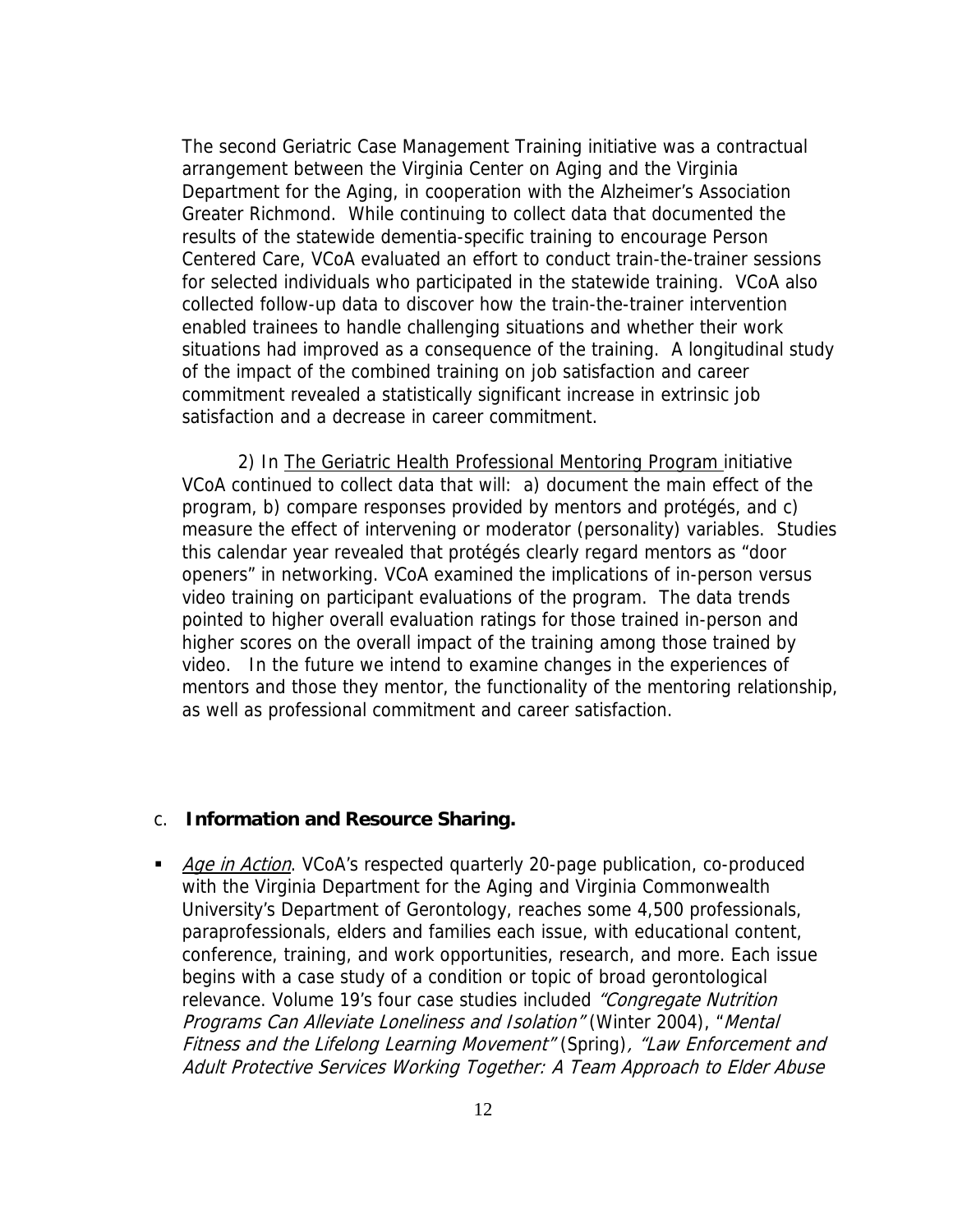Cases" (Summer), and "Meeting the Challenges and Opportunities of Aging with Lifelong Disabilities: The Area Planning and Services Committee" (Fall).

- Community Dissemination. VCoA completed a variety of community-based efforts to disseminate aging-related data and resources, as well as information about its research and training, current and future lifelong learning and Elderhostel programs. These included an hour-long radio program on aging issues broadcast from studios in the Northern Neck and participation as a presenter or an exhibitor at a dozen local conferences, fairs, workshops, and special events, in places across the Commonwealth. Venues included the Thomas Jefferson High School Alumni in Richmond, the DC Senior Resource Group in Washington, the Northern Virginia Aging Network in Arlington, and the Disabilities Awareness Day in Richmond.
- Web Page (http:// views.vcu.edu/vcoa). VCoA continued to upgrade its web page during calendar 2004. The web page contains the main features of each quarterly issue of Age in Action since fall 1997; listings of current and nearfuture Elderhostel and other lifelong learning programs; links to web-based data resources and to aging-related organizations both within Virginia and elsewhere; a comprehensive overview of the Alzheimer's and Related Diseases Research Award Fund, including past awards since inception in 1982, the current year's awardees, and application procedures; biographical sketches of VCoA staff members and synopses of some of their research interests; and a detailed catalog of VCoA's audiovisual holdings available for loan to individuals, groups, and organizations within Virginia.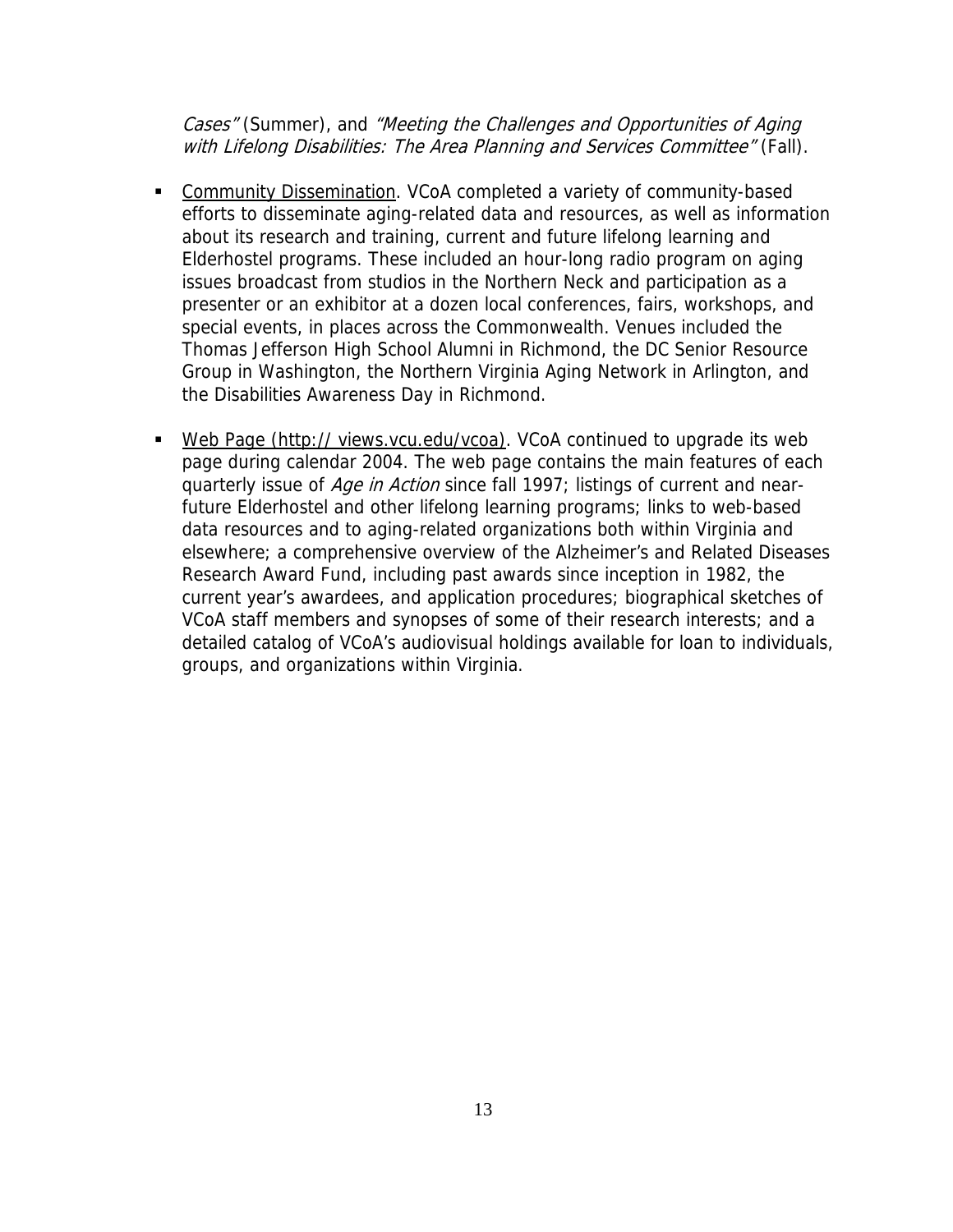## Goals 2005

VCoA will initiate a comprehensive self-assessment and long range planning process in January 2005. Expected to continue throughout calendar 2005, it involves all Advisory Committee and University Council members. The highly qualified professional association executive who facilitated the existing Long Range Plan inaugurated in 1999 is leading the new process. We believe that examining our strengths and limitations and refocusing our energies will enable us to meet our commitment to our legislated mandates. VCoA has a rich history of partnerships and affiliations that have helped us to maximize our productivity to the benefit of older Virginians and their families. We plan to build upon and improve this legacy.

The following outline of activities intended for 2005 is organized according to the mandates of interdisciplinary studies, research, and information and resource sharing.

#### Interdisciplinary Studies

- VCoA intends to leverage its relatively modest human and material resources by collaborating with other organizations in developing meaningful grant proposals for external funding of projects that are consistent with VCoA's mission.
- VCoA intends to contribute substantially to grant proposal development seeking continuing core funding for the Virginia Geriatric Education Center (VGEC) with which it has been engaged for some 15 years. VCoA intends to assist in the grant application to the Bureau of Health Professions, Health resources and Services Administration, USDHHS, and will oversee all project-related evaluation if the proposal succeeds.
- VCoA intends to maintain at least the current levels of Elderhostel programming, while developing other revenue-producing lifelong learning programs. Current programmatic, marketing, and administrative practices by Elderhostel, Inc. dictate prudent cultivation of supplementary outlets for older learners. As before, we will assess our Elderhostel program to determine logistical economies and will explore creative course development to expand or maintain enrollments. We will continue the partnered growth of the new Lifelong Learning Institute in Chesterfield County in order to engage additional older Virginians as learners and providers of lifelong learning. We will investigate other lifelong learning options.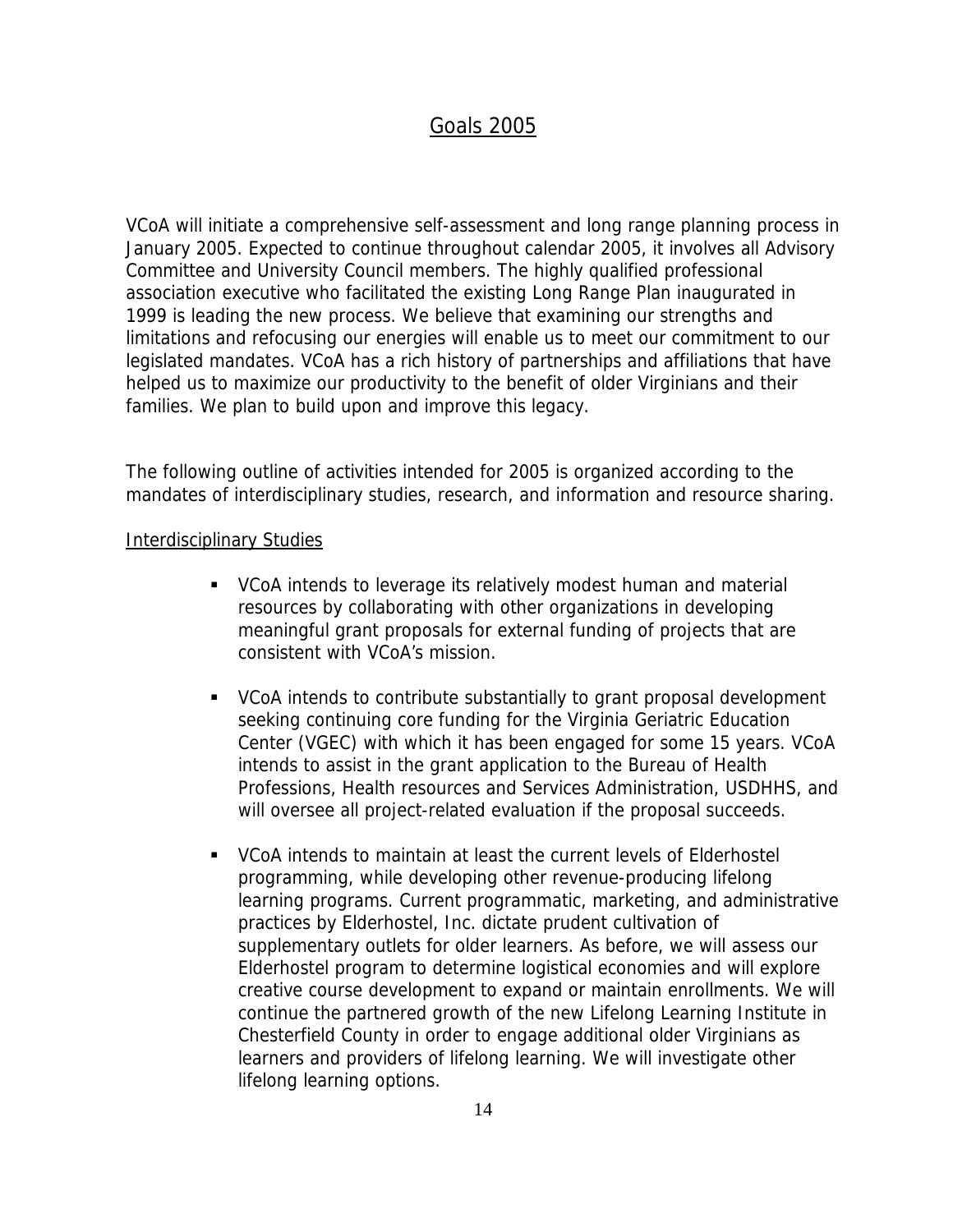- VCoA intends to continue its position in addressing domestic violence against older women. So far, this has involved leadership in a regional task force, a growing number of presentations before professionals in adult protective services, two funded V-STOP projects, and several grant proposals to clarify and to address matters affecting abuse and exploitation of older women. We will co-direct a third V-STOP project throughout 2005, supported by federal funds through the Virginia Department of Criminal Justice Services, to increase knowledge of these issues among service providers and law enforcement officers.
- VCoA intends to complete its model project on overcoming unhealthy lifestyle behaviors. This joint project with the Department of Gerontology at VCU, funded by the State of Delaware Division of Services for Aging and Adults with Physical Disabilities, seeks to offer older adults whose well-being is hampered by substance abuse, gambling, alcohol, or other unhealthy behaviors, a selection of positive health promoting alternatives. In calendar 2005 VCoA intends to complete project implementation and training of participants. As we have noted before, we think that the processes and outcomes of this project in Delaware will produce benefits for older Virginians.

#### Research

- VCoA will communicate facts about the demonstrable benefits of the Alzheimer's and Related Diseases Research Award Fund (ARDRAF), including practical research findings and the remarkable return on investment, in advocating for an increased annual appropriation for this seed grant program. ARDRAF funding has been significantly reduced by recent General Assemblies.
- Relatedly, VCoA intends to maintain a robust program of promoting, soliciting proposals for, and disseminating the results of awarded projects in the Alzheimer's and Related Diseases Research Award Fund (ARDRAF). VCoA has documented the extraordinary efficacy of this Fund, and its benefit to both the research community and the community as a whole. VCoA will continue efforts to export ARDRAF as a model for state-based initiatives against dementing illnesses that challenge families and drain resources.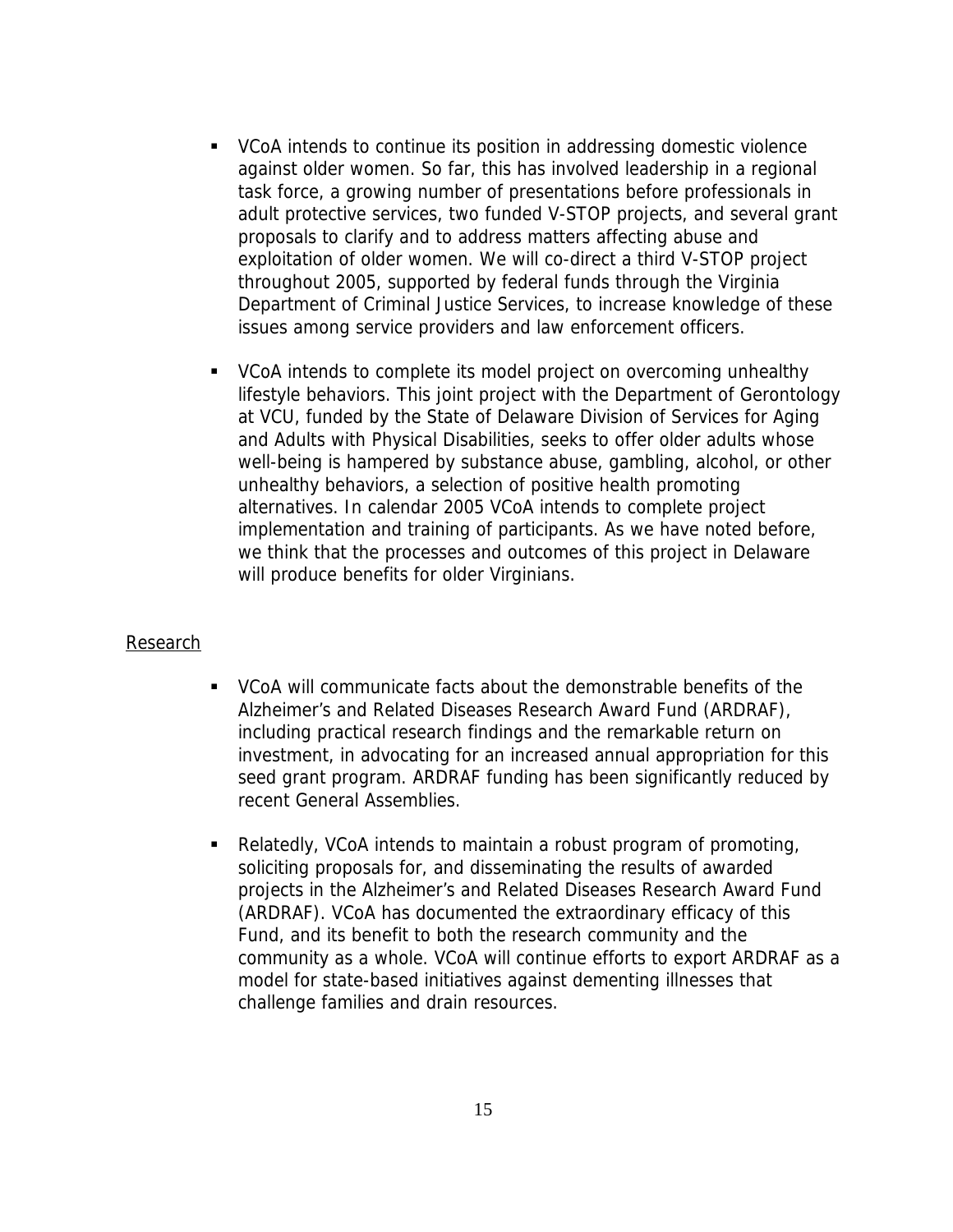- VCoA's Associate Director of Research, a gubernatorial appointee to the Alzheimer's and Related Disorders Commission, will work to help formulate various ways of leveraging the Commonwealth's diverse expertise in dementia-related issues in order to benefit researchers, practitioners, service providers, educators, and families. The Commission's work on a virtual center is taking shape as a highly innovative means of maximizing resources.
- VCoA will continue its evaluation of partnered projects to increase both the dementia-specific training of those who work in long-term care and their likelihood of remaining in the field.

#### Information and Resource Sharing

- VCoA intends to continue to partner with statewide aging-related organizations in order to disseminate research findings and to expand training for professionals across Virginia. VCoA will co-develop and cosponsor the annual conferences of associations throughout the year.
- VCoA intends to continue its leadership in three productive alliances: the Central Virginia Task Force for Older Battered Women and the Virginia Coalition for the Prevention of Elder Abuse, committed to preventing and responding to violence against older Virginians; and the Area Planning and Services Committee for Aging with Lifelong Disabilities (APSC), dedicated to identifying services and service needs, fostering communication and collaboration among service providers, cross-training on both aging and developmental disabilities, public awareness, and planning for emerging issues.
- VCoA intends to maintain its extensive involvement on the boards and task forces of several non-profit aging-related organizations, offering pro bono gerontological expertise and technical assistance to the benefit of the elders and families that these organizations serve.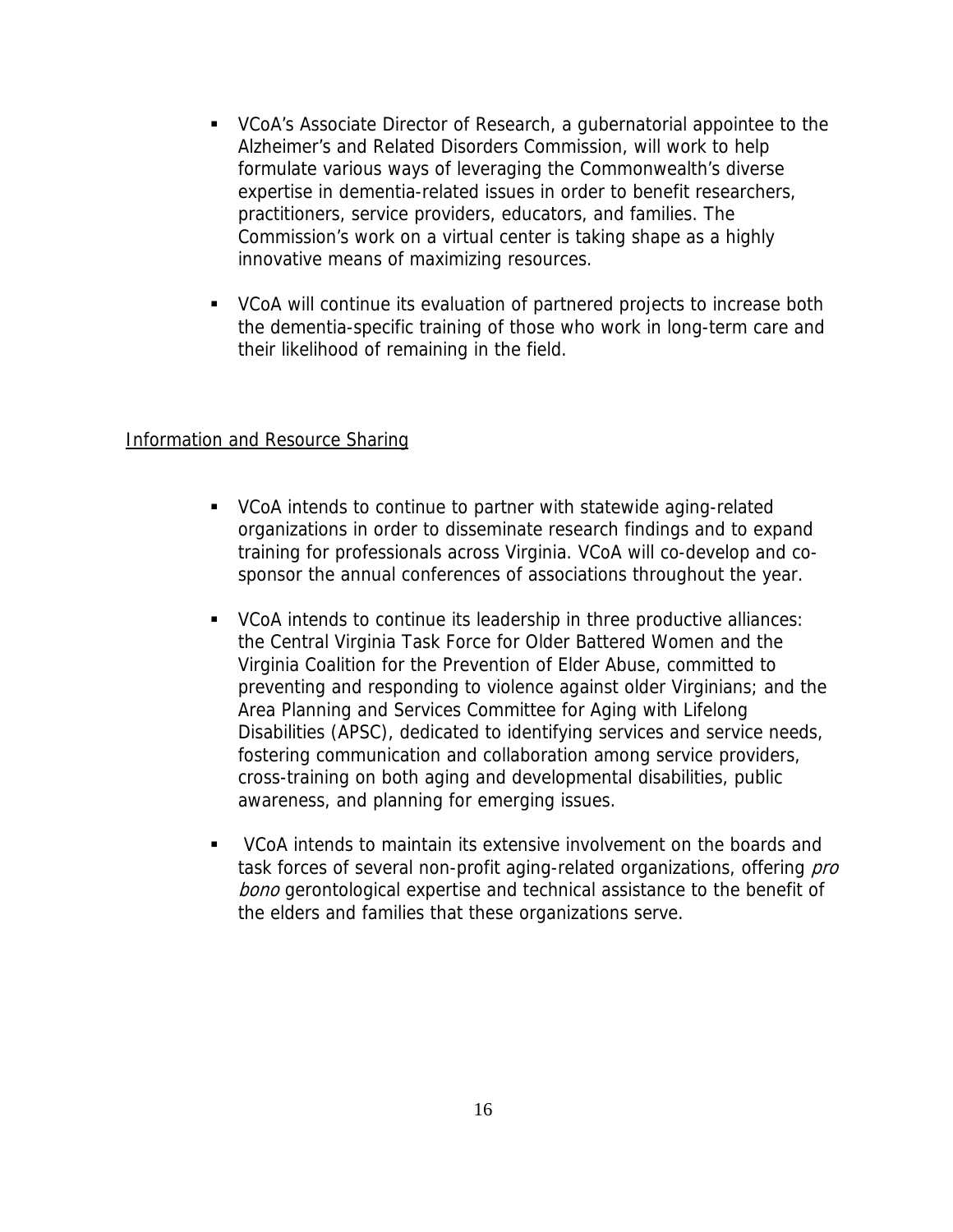#### **Virginia Center on Aging Staff in 2004**

James R. Gray, M.S., *Elderhostel Coordinator, Natural Bridge* Nancy G. Phelps, Elderhostel Coordinator, Hampton Edward F. Ansello, Ph.D., Director Constance L. Coogle, Ph.D., Assistant Director of Research Aly Cooper, B.S.W., Project Coordinator Catherine D. Dodson, M.S., Elderhostel Coordinator, Richmond William F. Egelhoff, M.B.A., M.Div., Director Emeritus Dastina Johnson, B.S., Elderhostel Assistant Paula Knapp Kupstas, M.B.A., Ph.D., Research Economist Tara Livengood, Elderhostel Assistant Anne Douglas Palmer, M.S., Project Coordinator Nancy Podbesek, Research Assistant Eeman Salem, B.S., Research Assistant Jane F. Stephan, Ed.D., Assistant Director of Education Eboni Tyler, Elderhostel Assistant Leland H. Waters, M.S., Accountant Katherine A. Young, B.S., Research Assistant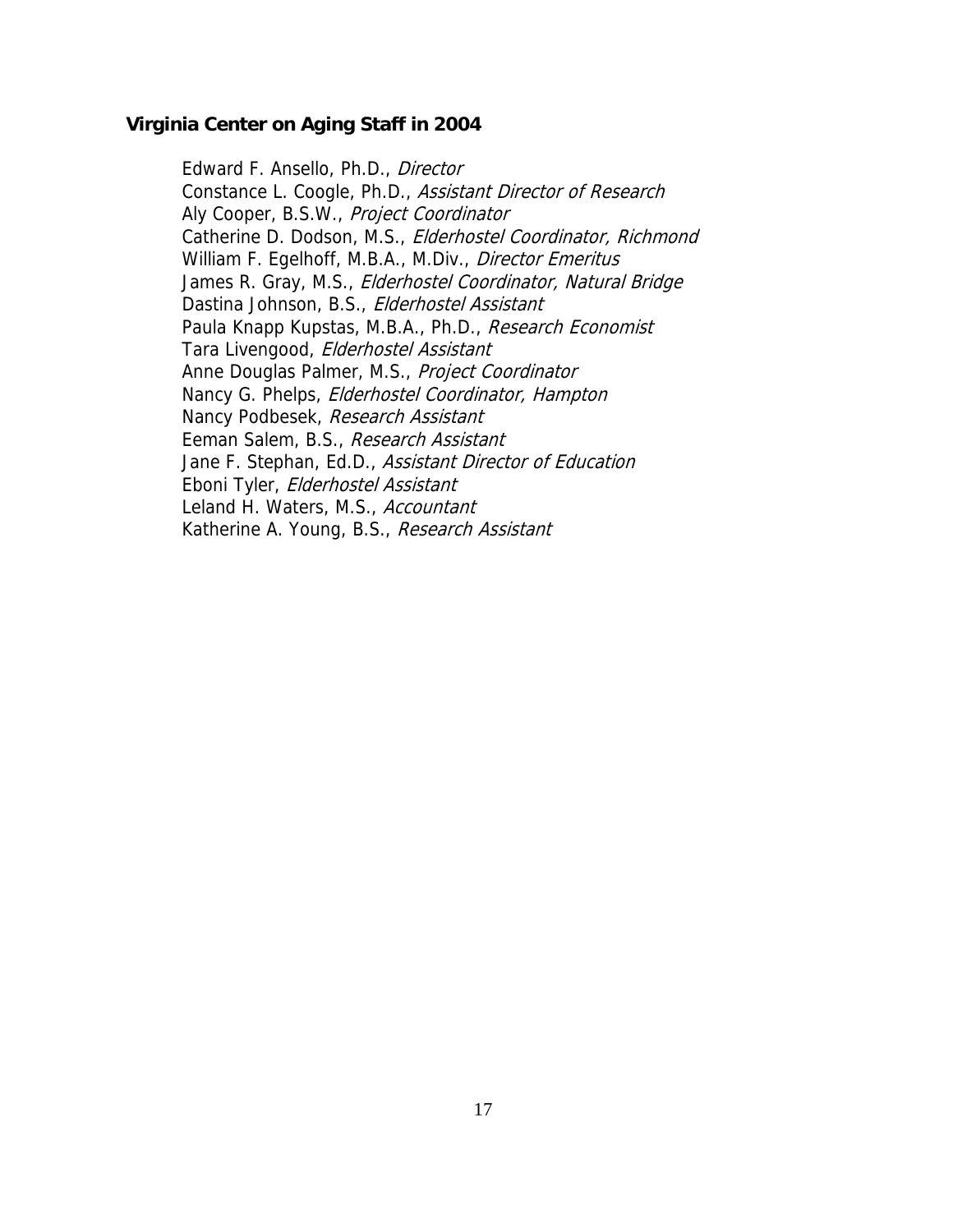## **Appendix A**

## **Virginia Center on Aging Partnerships with Businesses and Agencies in 2004 By Geographic Region**

#### **Central Virginia**

Adult Care Services, Richmond Agecroft Associates, Richmond Agecroft Hall, Richmond Alzheimer's Association-Greater Richmond A Moveable Feast, Richmond Appomattox Courthouse, Appomattox Appomattox Visitor Center Aramark Educational Services, Richmond Berkeley Plantation, Charles City Bettie Weaver Elementary School, Midlothian Blandford Church, Petersburg Blandford Cemetery, Petersburg Bon Secours Richmond Health System Brandermill Woods Foundation Bunkie Trinite Trophies, Richmond Capitol Tours, Richmond Capitol Snack Bar, Richmond Capitol Square Preservation Council, Richmond Catering by Jill, Richmond Catholic Diocese of Richmond Central Virginia Coalition for Quality End-of-Life Care, Richmond Central Virginia Task Force on Older Battered Women, Richmond Chesterfield County Board of Supervisors Committee on the Future Parks & Recreation Public Schools Circle Center Adult Day Services, Richmond City of Petersburg Bureau of Tourism Petersburg Visitor Center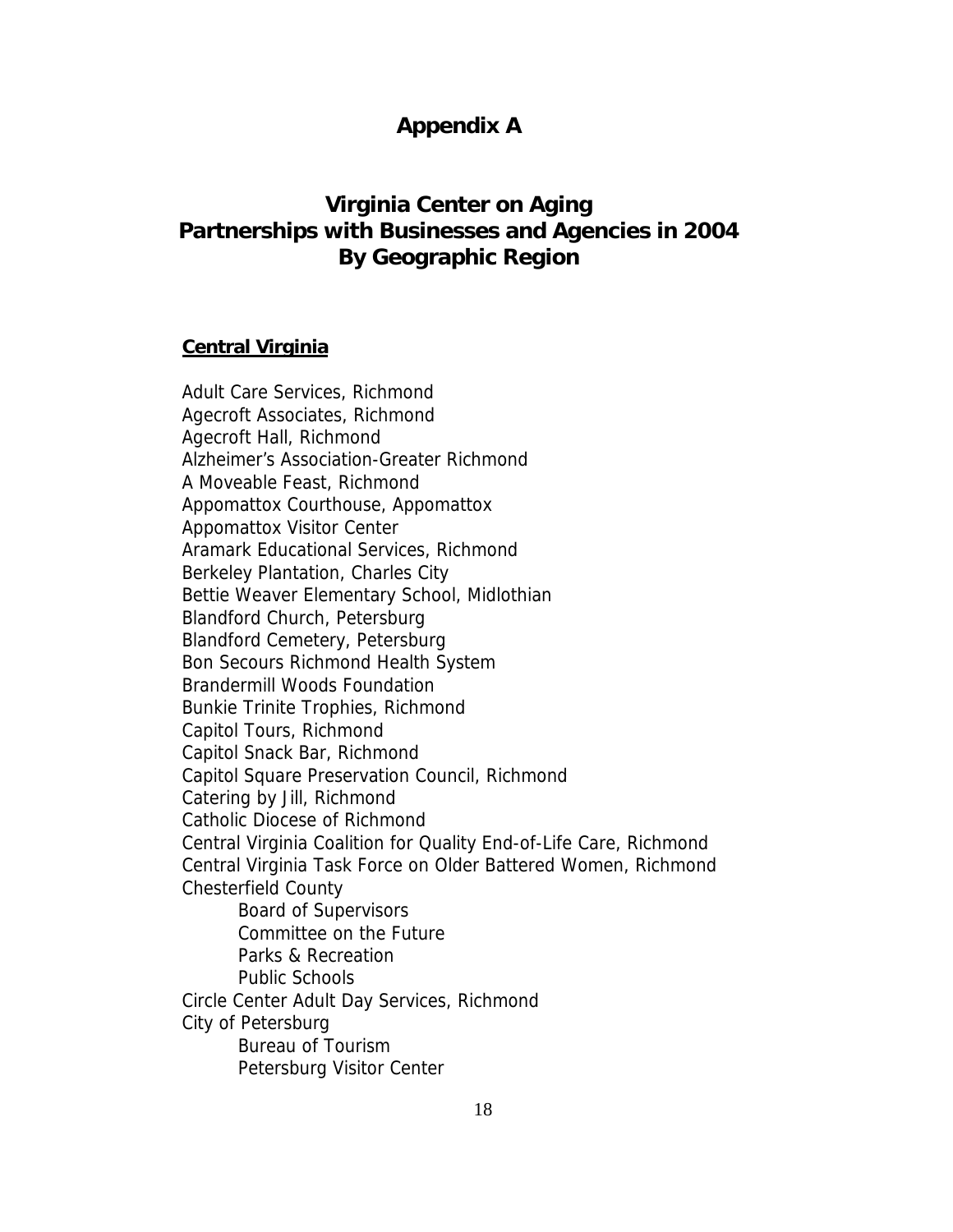City of Richmond

Behavioral Health Authority

 Human Services Commission, Elderly and Disabled Committee Cold Harbor Battlefield Park, National Park Service Colonial Printing, Richmond Comfort Inn, Chester Comfort Inn Midtown, Richmond Congregational Health Ministries Consortium, Richmond Crater District Area Agency on Aging, Petersburg Davis Market, Richmond Dietz Press, Richmond Digital Banana, Richmond Enterprise Rent-A-Car, Richmond Episcopal Diocese of Virginia Faith in Action of Greater Richmond Fan Free Clinic, Richmond Fifty Plus (Richmond Publishing), Richmond Five Forks National Battlefield Park, Petersburg Grant's Headquarters, Hopewell Hanover Adult Center, Mechanicsville Hanover County Mental Retardation Services Parks and Recreation Henrico County Health Department Mental Health and Retardation Services Recreation and Parks Hermitage at Cedarfield Hollywood Cemetery Foundation, Richmond Hospice of Central Virginia, Richmond Hunter Holmes McGuire Veterans Administration Medical Center, Richmond, Division of Geriatrics Ikon Office Solutions, Richmond Incredible Edibles, Richmond Indian Fields Tavern, Charles City Instructive Visiting Nurse Association, Richmond James River Bus Lines, Richmond Jefferson Hotel, Richmond John Marshall House Museum, Richmond John Tyler Community College Kinko's, Richmond Lifelong Learning Institute of Chesterfield County, Inc. Living History Associates, Ltd, Richmond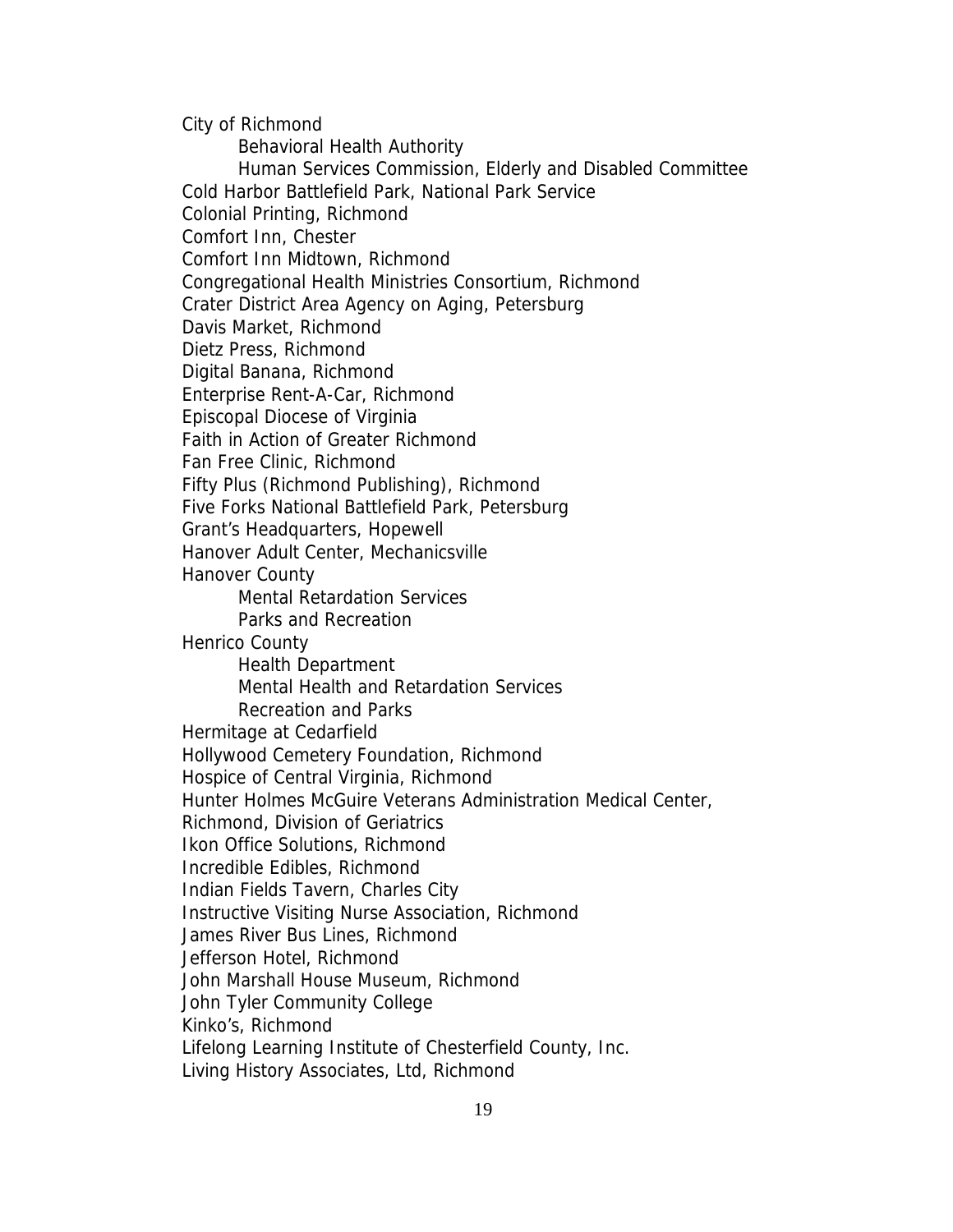Mail Boxes, Etc., Richmond Mailing Services, Richmond Masonic Home of Virginia, Richmond Maymont Foundation, Richmond Metro Richmond Convention and Visitors Bureau, Richmond Museum of the Confederacy, Richmond Office Depot, Richmond Pamplin Park Civil War Site, Petersburg Petersburg National Battlefield Radisson Historic Richmond Hotel Richmond Chamber of Commerce Richmond Magazine Richmond Marriott Richmond National Battlefield Park at Tredegar Ironworks Richmond Redevelopment & Housing Authority Richmond Residential Services, Inc. Richmond Riverfront Development Corporation Sailor's Creek Battlefield, Dinwiddie Saint John's Church, Richmond Saint Joseph's Home for the Aged, Richmond Saint Mary's Catholic Church, Richmond Saint Paul's Episcopal Church, Richmond Science Museum of Virginia, Richmond Scotchtown, Hanover County Second Presbyterian Church, Richmond Senior Center of Richmond, Richmond Senior Center of Richmond at Chesterfield, Midlothian Senior Connections - Capital Area Agency on Aging, Richmond Shepherd's Center of Richmond Sheraton Park West Hotel, Richmond Shirley Plantation, Charles City Siege Museum, Petersburg Thompson & McMullan, P.C., Elder Law Section Tuckahoe Plantation, Goochland Tuckahoe YMCA, Richmond Ukrop's Supermarkets, Richmond United Way Services, Richmond University of Richmond, Department of Psychology Valentine Museum, Richmond's History Center Vatex, Richmond Virginia Civil War Trails, Richmond Virginia Council on Pharmaceutical Education, Richmond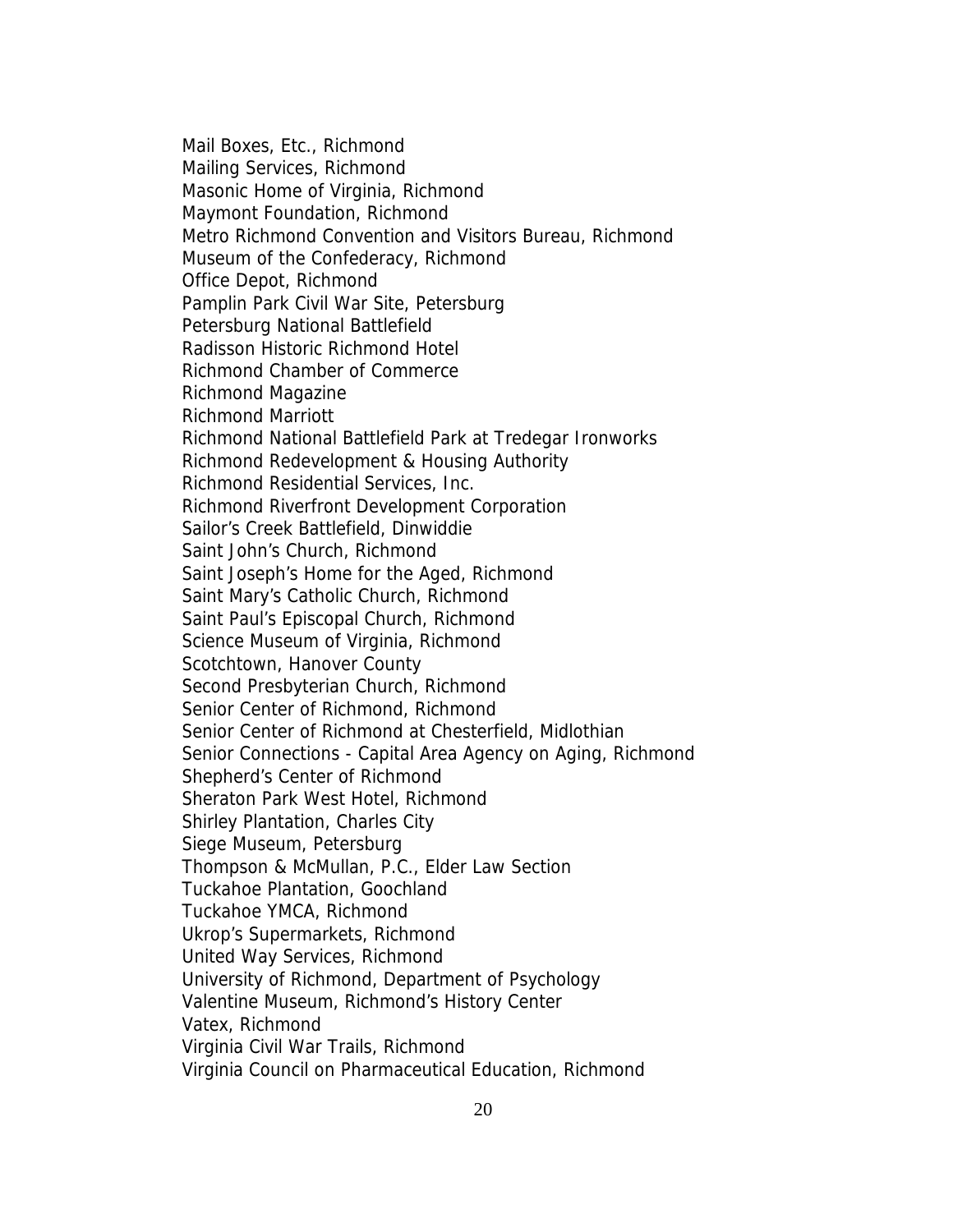Virginia Historical Society, Richmond Virginia House, Richmond Virginia Museum of Fine Arts, Richmond Virginia Patriots, Inc. Virginia State University, Petersburg Wachovia Bank Westover Plantation, Charles City White House and Museum of the Confederacy, Richmond Wilton House, Richmond Woman's Club of Virginia, Richmond

#### **Eastern Virginia**

Alzheimer's Association-Southeastern Virginia, Hampton Bacon's Castle, Surry Boise Cascade Office Products, Norfolk Casemate Museum, Fort Monroe Center for Excellence in Aging and Geriatric Health, Williamsburg Christopher Newport University, Newport News, Lifelong Learning Institute College of William and Mary, Williamsburg Center for Excellence in Aging and Geriatric Health Center for Public Policy Research Elderhostel Colonial National Historical Park, Yorktown Colonial Services Board, Williamsburg Colonial Williamsburg Foundation, Williamsburg Colonial Williamsburg, Williamsburg Dominion Village of Poquoson, Poquoson Eastern Virginia Medical School, Norfolk Department of Anatomy and Neurobiology Glennan Center for Geriatrics and Gerontology Eddie's Bus Company, Chesapeake Endview Plantation, Newport News Fort Boykin Historic Park, Smithfield Fort Monroe Fort Wool, Hampton Hampton Carousel, Hampton Hampton Fleet Cruises, Hampton Hampton-Newport News Community Services Board Hampton Roads Naval Museum, Norfolk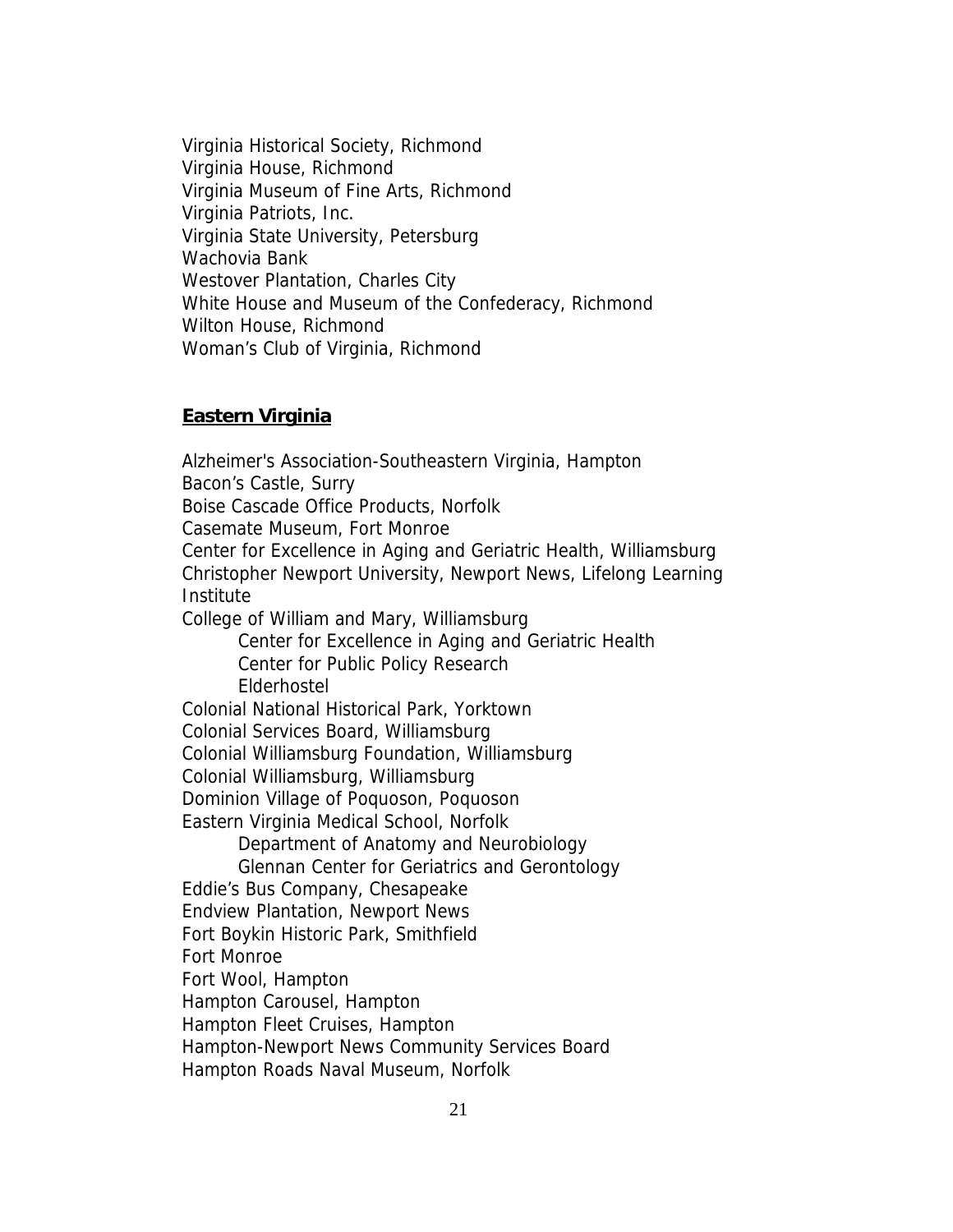Hampton University, Department of Pharmaceutical Sciences, School of **Pharmacy** Hampton Veterans Administration Medical Center, Department of Geriatrics and Extended Care Hampton Visitors Center Holiday Inn, Hampton Isle of Wight County Museum and Courthouse Jamestown Island, Jamestown Jamestown National Park, Jamestown Jamestown-Yorktown Foundation, Jamestown Lee Hall Mansion, Newport News MacArthur Memorial, Norfolk Mariners' Museum, Newport News Miss Hampton II Harbor Cruises, Hampton Mursto Productions, Hampton Nancy Thomas Folk Art Gallery, Yorktown NASA Langley Air Force Base, Hampton Naval Medical Center, Portsmouth Newport News Park Norfolk Convention and Visitors Bureau Norfolk Healthcare Center Old Dominion University, Norfolk Department of Psychology Department of Sociology and Criminal Justice Lifelong Learning Institute Peninsula Agency on Aging, Inc., Newport News Sam's Restaurant, Hampton Sentara Williamsburg Community Hospital Smithfield Center St John's Church, Hampton St Luke's Church, Smithfield Surry House Restaurant, Smithfield USS Wisconsin, Norfolk Village of Smithfield, Smithfield Virginia Air and Space Center, Hampton Virginia Museum of Marine Science, Gloucester Virginia Retired Teachers Association-District D, Prince George Virginia War Museum, Newport News Virginia Wesleyan College, Health and Human Services Department, Norfolk Watermen's Museum, Yorktown Williamsburg Community Hospital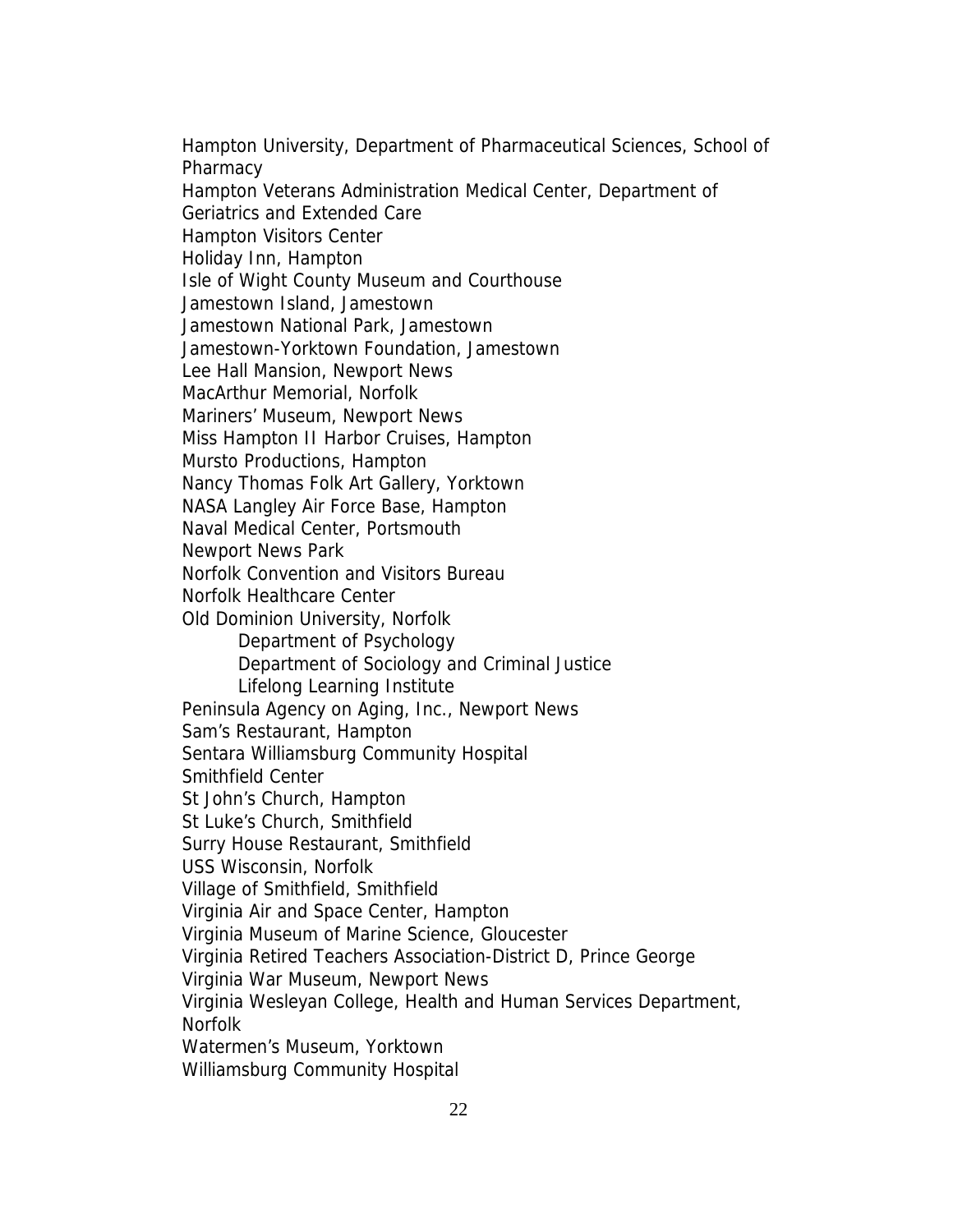Williamsburg Landing Retirement Community Yorktown National Battlefield and Cemetery Yorktown Victory Center

#### **Northern Virginia**

Alzheimer's Association - National Capital Area, Fairfax Arlington County Department of Human Services and Aging Burke Healthcare Center Fredericksburg Chateau, Fredericksburg Fredericksburg/Spotsylvania National Park Service, Fredericksburg George Mason University, Fairfax Department of Psychology Krasnow Institute for Advanced Study Lifelong Learning Institute School of Computational Sciences George Washington's Mount Vernon Estate and Gardens Gerontological Society of America, Washington DC HeartFields Assisted Living, Fredericksburg INOVA Health Systems, Falls Church Loudoun County Area Agency on Aging, Leesburg Loudoun Senior Interest Network Meadowbrook, Reva Mount Vernon Inn Northern Virginia Aging Network, Arlington Northern Virginia Community College, Annandale Oak Springs of Warrington, Warrington Prince William/Manassas Conference & Visitor Bureau, Manassas Rappahannock Rapidan Community Services Board, Hartwood Senior Services of Alexandria Spotsylvania Visitors Center Stonewall Jackson Shrine, Fredericksburg Summerville at Prince William, Woodbridge

#### **Northwest Virginia**

Alzheimer's Association – Central and Western Virginia Chapter, **Charlottesville** Augusta Medical Center, Fishersville Blue Ridge Legal Services, Harrisonburg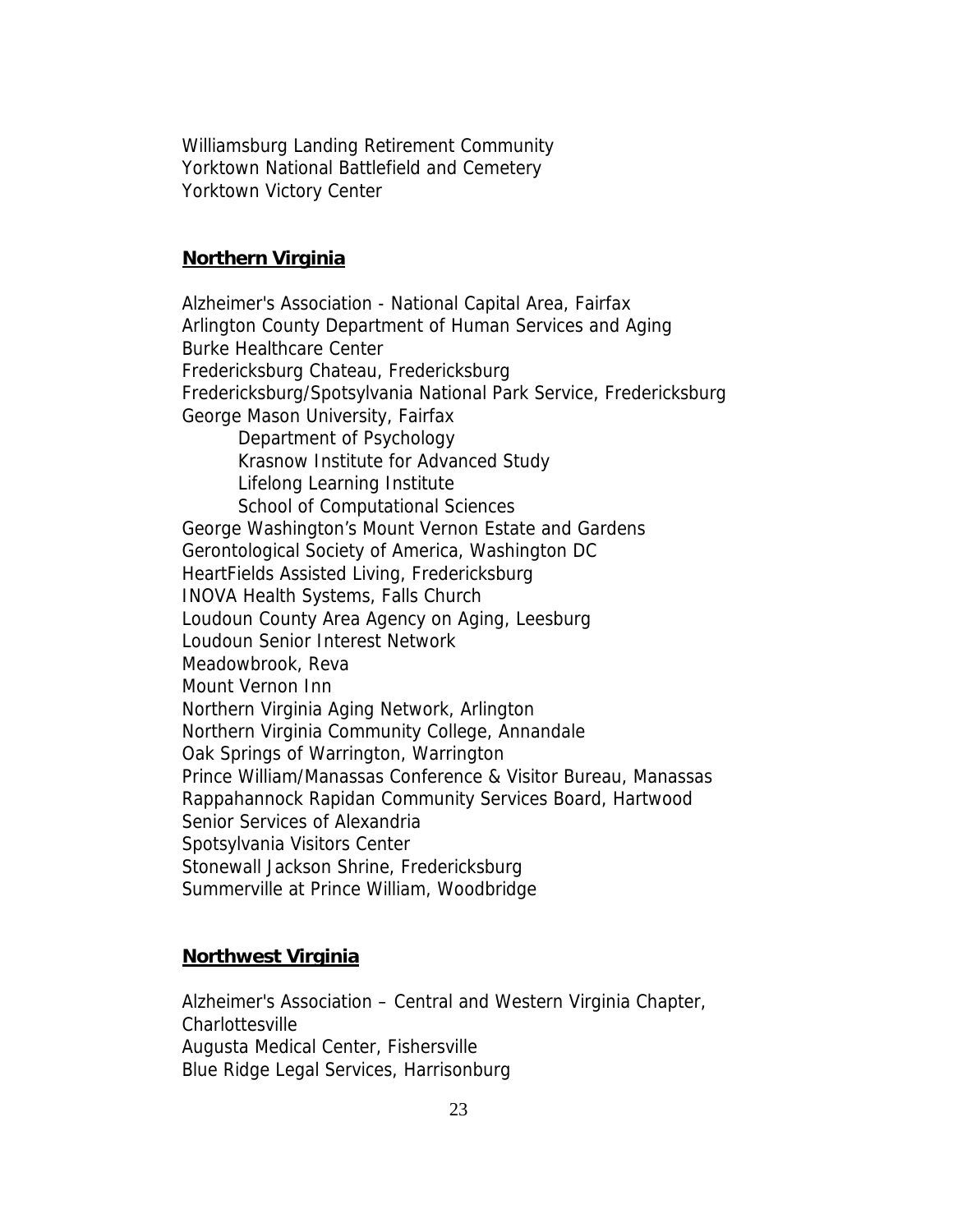Cedars, Beverly Healthcare, Waynesboro Frontier Culture Museum, Staunton Hall of Valor Civil War Museum, New Market Harrisonburg-Rockingham Convention and Visitors Bureau, Harrisonburg Harrisonburg-Rockingham Social Services District, Harrisonburg James Madison University, Harrisonburg Department of Psychology Lifelong Learning Institute Jefferson Area Board for the Aging, Charlottesville Jefferson Visitor Center, Charlottesville Mary Baldwin College, Department of Psychology, Staunton Michie Tavern, Charlottesville Monticello, Charlottesville Monticello Foundation, Charlottesville Mountain View Nursing Home, Aroda New Market Battlefield and Museum New Market Battlefield Military Museum New Market Battlefield State Historical Park Nursing Assistant Institute, Charlottesville Orange County Nursing Home, Orange P. Buckley Moss Museum, Waynesboro Shenandoah University, Division of Occupational Therapy, Winchester Summit Hill, Waynesboro Thomas Jefferson Memorial Foundation, Charlottesville Turner Ashby House, Port Republic University of Virginia, Charlottesville University of Virginia Health System, Charlottesville Department of Biology Department of Cell Biology Department of General Medicine and Geriatrics Department of Neurological Surgery Department of Neurology Department of Pathology Department of Physical Medicine and Rehabilitation Institute of Law, Psychiatry, and Public Policy University of Virginia Senior Services, Charlottesville Valley Program on Aging Services, Waynesboro Woodrow Wilson Birthplace, Staunton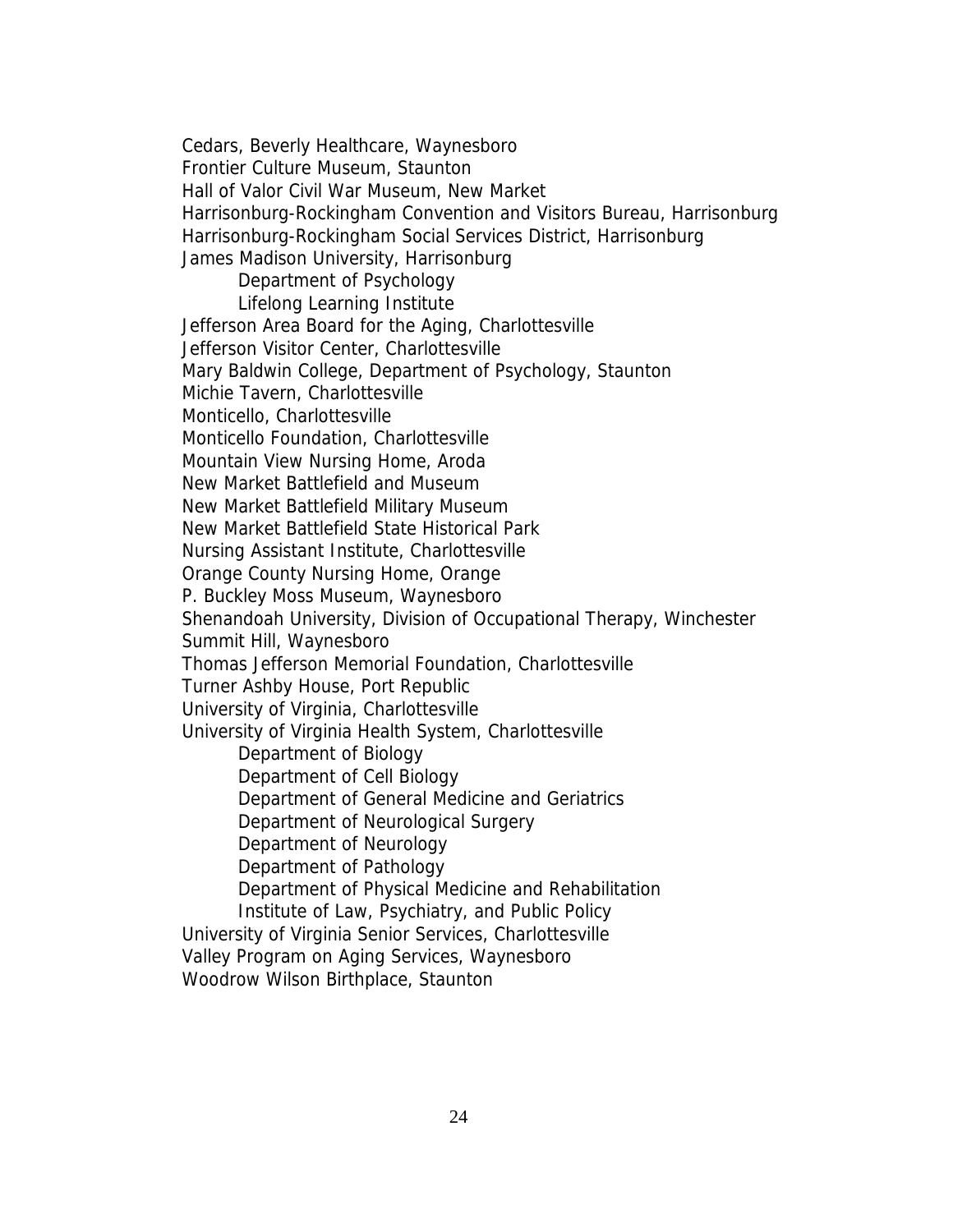### **Southwest Virginia**

Abbott Bus Lines, Roanoke Appalachian Agency for Senior Citizens, Inc., Cedar Bluff Blacksburg Electronic Village, Blacksburg Blue Ridge Parkway Ranger Station and Visitor Center, Stuart's Draft Carillon Health System, Roanoke College of Health Services, Roanoke Days Inn, Lynchburg Duffield Nursing Facility, Duffield George C. Marshall Museum, Lexington George C. Marshall Foundation, Lexington Hamilton Haven, Roanoke Holiday Inn Select, Lynchburg Kendal of Lexington Lakeview Assisted Living, Roanoke Lee Chapel and Museum, Lexington Lexington-Rockbridge County Visitors Center, Lexington LOA-Area Agency on Aging, Inc., Roanoke Lynchburg College, Belle Boone Center on Aging Lynchburg Visitor Center, Lynchburg MacArthur House, Narrows Mayfair House Assisted Living, Roanoke Monacan Indian Nation, Inc, Madison Heights Mountain Empire Older Citizens, Inc., Big Stone Gap Natural Bridge Caverns Natural Bridge Inn & Conference Center Natural Bridge Wax Museum New River Valley Agency on Aging, Pulaski Peaks of Otter Restaurant, Bedford County Peaks of Otter Visitor Center, Bedford County Piedmont Adult Care Residence, Danville Poplar Forest, Lynchburg Quality Quick Print, Lexington Rockbridge Historical Society, Lexington Safe Homes, Craig County Southern Area Agency on Aging, Martinsville Stonewall Jackson House, Lexington Stonewall Jackson Memorial Cemetery, Lexington Virginia Military Institute Museum, Lexington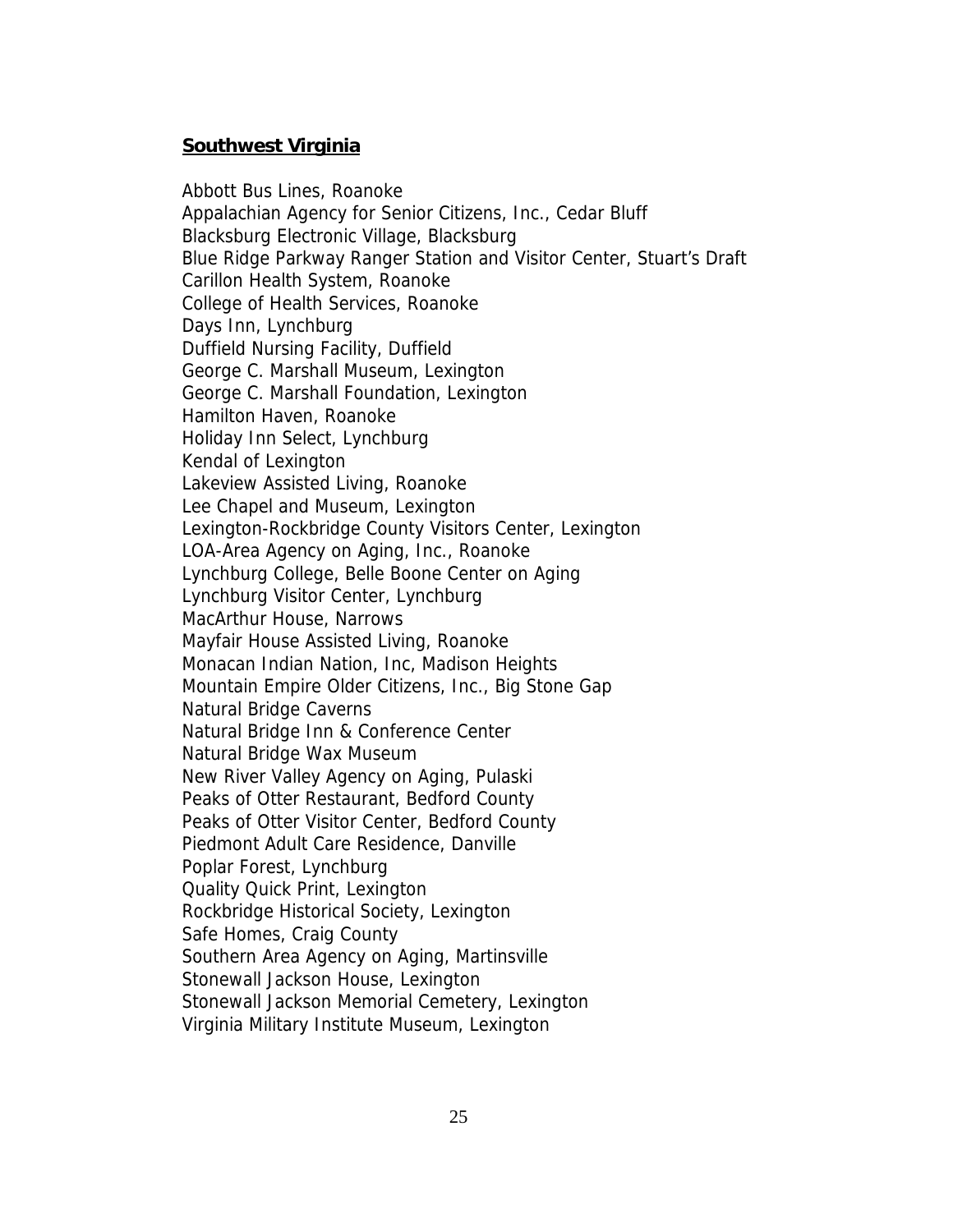Virginia Polytechnic Institute and State University, Blacksburg Center for Gerontology Department of Biochemistry Department of Biomedical Sciences and Pathobiology Department of Human Development Washington and Lee University, Lexington Western State Hospital, Neuropsychology Laboratory, Staunton World War II Memorial, Bedford

#### **Statewide**

AARP Virginia Alzheimer's Disease and Related Disorders Commission Consortium on Successful Aging National Association of Retired Federal Employees Olmstead Task Force Prevent Blindness Virginia SeniorNavigator.com Virginia Arthritis Task Force Virginia Association for Home Care Virginia Association of Area Agencies on Aging Virginia Association of Community Services Boards Virginia Association of Non-Profit Homes for the Aging Virginia Association on Aging Virginia Coalition for the Aging Virginia Coalition for the Prevention of Elder Abuse Virginia Department for the Aging Virginia Department of Criminal Justice Services Virginia Department of Emergency Management Virginia Department of Health Virginia Department of Health Professions Virginia Department of Medical Assistance Services Virginia Department of Mental Health, Mental Retardation, and Substance Abuse Services Virginia Department of Rehabilitative Services Virginia Department of Social Services Virginia Elder Rights Coalition Virginia Guardianship Association Virginia Health Care Association Virginia Quality Healthcare Network Virginia Sexual and Domestic Violence Action Alliance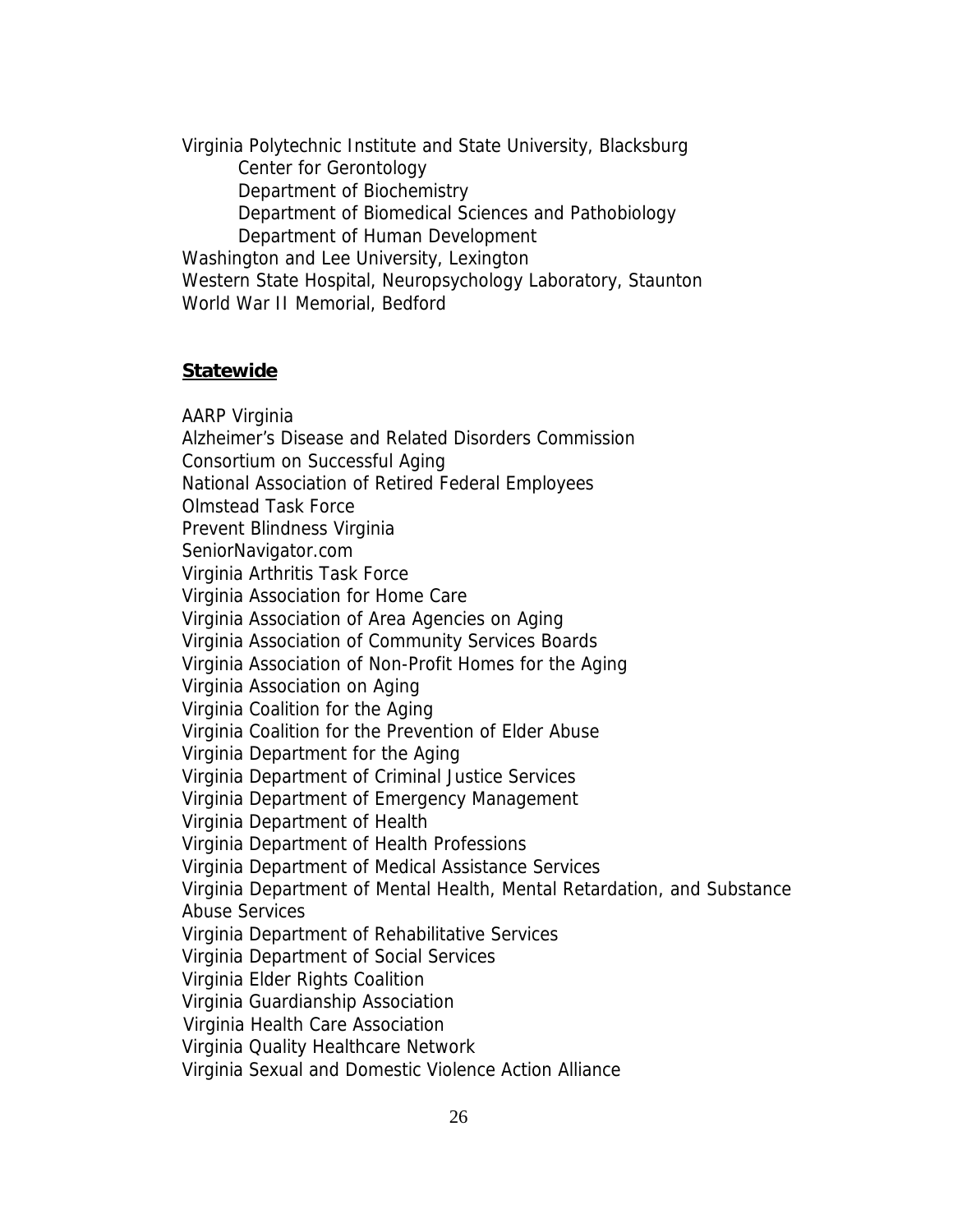## **Collaboration with Units of Virginia Commonwealth University**

Center for Public Policy Department of Adult Health Nursing Department of Anatomy and Neurobiology Department of Art History Department of Biochemistry Department of Chemistry Department of Computer Sciences Department of Human Genetics Department of General Medicine Department of Gerontology Department of Health Administration Department of Internal Medicine Department of Pastoral Care, Program in Patient Counseling Department of Pathology Department of Philosophy and Religious Studies Department of Psychiatry Department of Psychology Department of Recreation, Parks, and Sports Management Department of Rehabilitation Counseling Geriatric Medicine Section Office of the Vice President for Health Sciences Partnership for People with Disabilities Police Department Sanger Fund School of Allied Health Professions School of Pharmacy Department of Pharmacy Department of Pharmaceutics Geriatric Pharmacy Program School of Social Work Survey and Evaluation Research Laboratory Virginia Geriatric Education Center Virginia Institute for Social Services Training Activities (VISSTA)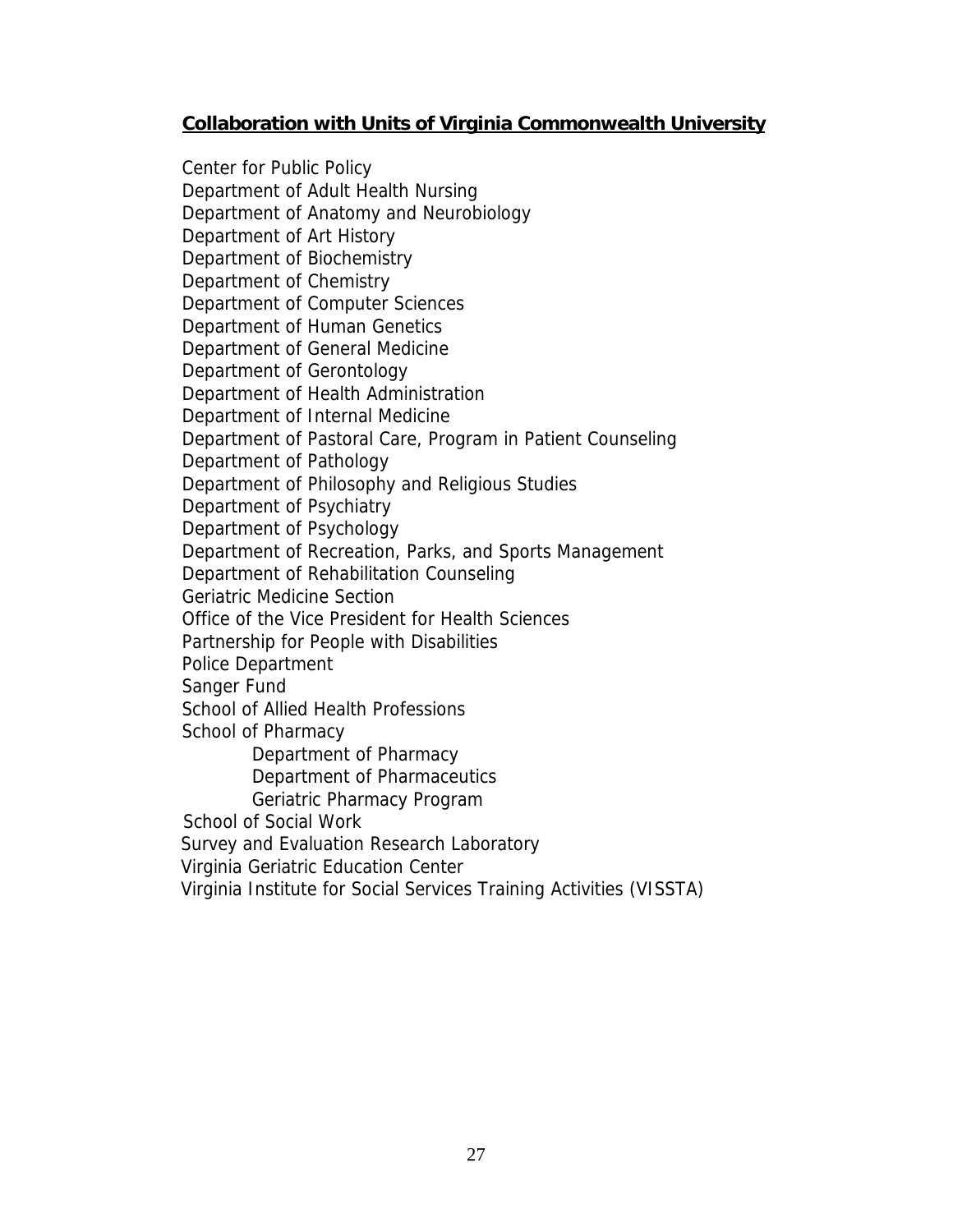l

# Alzheimer's and Related Diseases Research Award Fund

### **2004-2005 ALZHEIMER'S RESEARCH AWARD FUND RECIPIENTS ANNOUNCED**

The Alzheimer's and Related Diseases Research Award Fund (ARDRAF) was established by the Virginia General Assembly in 1982 to stimulate innovative investigations into Alzheimer's disease (AD) and related disorders along a variety of avenues, such as the causes, epidemiology, diagnosis, and treatment of the disorder; public policy and the financing of care; and the social and psychological impacts of the disease upon the individual, family, and community. The ARDRAF competition is administered by the Virginia Center on Aging at Virginia Commonwealth University in Richmond. The four grant recipients of the 2004-2005 awards are:

#### **UVA Kathleen Fuchs, Ph.D. (Department of Neurology) "Beyond Memory Impairment in MCI: Executive Abilities and Implications for Functioning"**

Studies have shown that individuals who exhibit memory deficits in isolation from other significant cognitive difficulties, i.e. those with amnestic mild cognitive impairment (MCI), are at increased risk for developing Alzheimer's disease (AD). Additionally, there are data to suggest that there are differences in brain metabolites that distinguish those with amnestic MCI from those with AD and from healthy older adults. However, some researchers contend that the criteria for amnestic MCI are too restrictive and may not identify the majority of individuals who eventually develop AD. In this study, the investigators will assess cognitive functioning in individuals with MCI, focusing on measures of executive functioning (financial management and driving skills), as changes in this domain may have implications for competency in activities of daily living as well as possible progression to AD. Magnetic Resonance Spectroscopy will be used to investigate biochemical functioning in specific brain sites of interest, and results will broaden understanding of MCI*. (Dr. Fuchs can be reached at 434/982- 4165)* 

### **UVA David S. Geldmacher, M.D. (Department of Neurology) "Eye-Movement Approaches to Information Processing Abnormalities in Mild Cognitive Impairment"**

Individuals with AD have abnormal eye-movement patterns when examining complex visual scenes, which contribute to their problems in processing visual information. MCI is often a transitional state between healthy aging and AD, and can be associated with problems in visual processing. This study will use a computerized eye-tracking system to record and analyze eye movements of people with MCI and cognitively healthy adults as they scan visual images of varying complexity. Quantitative analysis of the pattern and magnitude of visual scanning abnormalities will be conducted to identify patterns that suggest poor visual information processing, like that observed in people with AD. The relation between eye-movement findings and standard neuropsychological tests of visual and general information processing will be explored. The results of this study will help determine whether eye-movement testing can predict who is at the highest or most immediate risk for developing AD*. (Dr. Geldmacher can be reached at 434/92-45548)* 

#### **VA Tech Anne Glass, Ph.D. (Center for Gerontology) "The End-of-Life Care Experience for Alzheimer's Patients and Their Families"**

In today's "death-denying" society, end-of-life care is still a topic often avoided. Therefore, little is known about it, and perhaps least of all about how persons with Alzheimer's and related diseases die. The challenges of providing quality end-of-life care are intensified for this population, given the lack of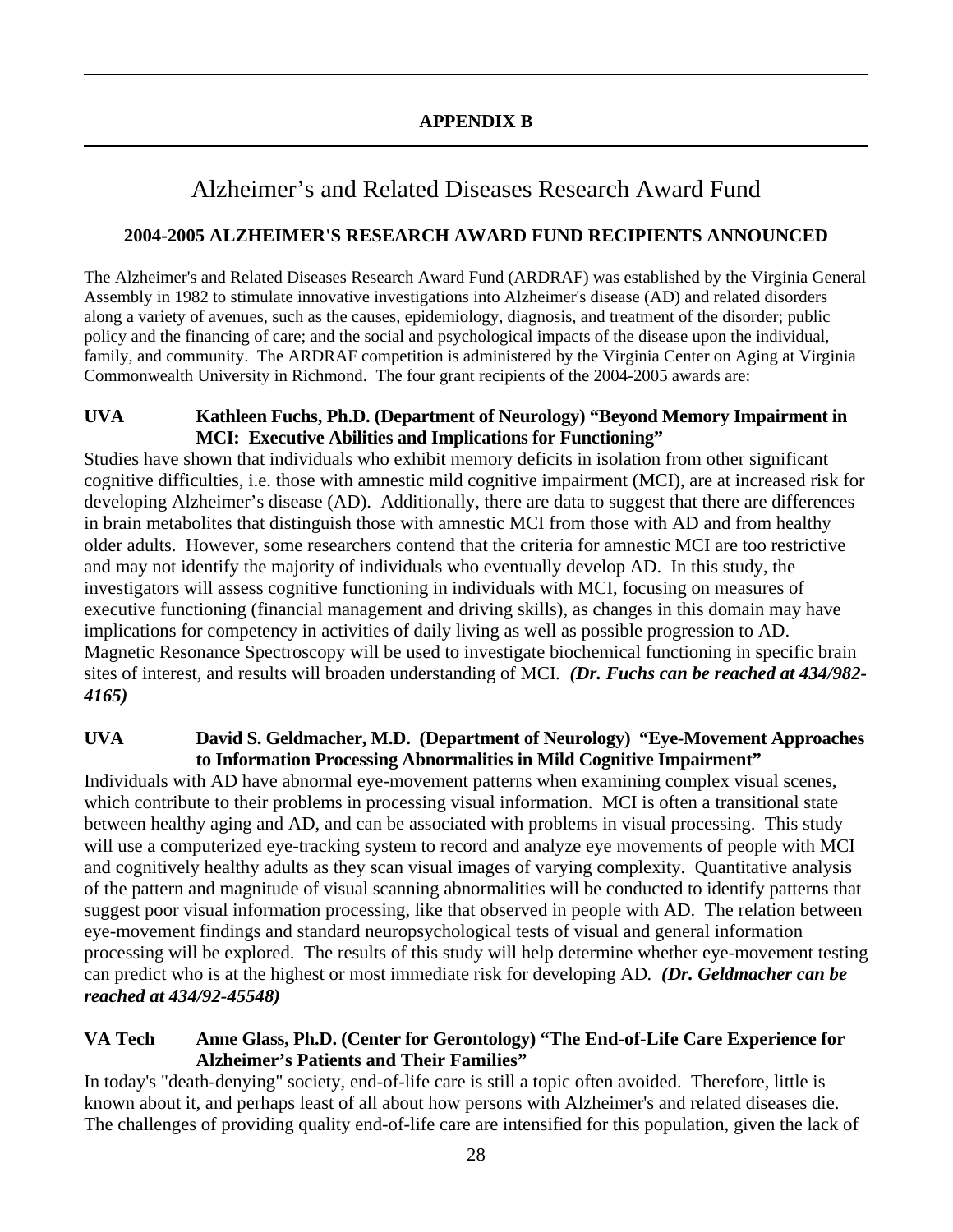a predictable trajectory and the communication issues that can arise due to the disorientation of the individuals. Use of hospice is a relatively new development. Through in-depth pilot interviews with family members who were closely involved with end-of-life care for relatives with AD, a qualitative interview instrument will be developed to explore the dying experience for persons with AD. The new instrument will then be available for further, expanded research to reveal ways that healthcare providers can improve support for persons with AD at the end of life and for their families, and improve the quality of that experience. *(Dr. Glass can be reached at 540/231-2335)* 

#### **Mountain Empire Older Citizens, Inc. Marilyn Pace Maxwell, M.S.W. and Michael Creedon, D.S.W "Developing, Implementing, and Evaluating Training Modules for High School Students to Teach Alzheimer's Caregivers to Use the Internet Effectively as a Tool to Assist in Caring for Their Family Members"**

In a previous ARDRAF-funded study by Creedon and Maxwell, it was determined that a majority of the Alzheimer's caregivers surveyed in the Big Stone Gap region would like to be trained on the use of personal computers as a tool to assist them with their caregiving responsibilities. It was further determined that these caregivers would welcome a high school student either into their own homes or at a community space to train them in the use of a computer and the Internet, if the student had received specialized training on AD and working with family caregivers. Working in cooperation with Wise County Schools and the Health Sciences Library at The University of Virginia, this investigation proposes to develop a training module for high school students who volunteer to teach and provide ongoing technical support to Alzheimer's caregivers who may be unable or unwilling to seek assistance outside of the home, because it would require respite care for their loved ones. Once the training module is developed, selected students will be trained and then paired with a caregiver in a grouptraining program. Both the students and the caregivers will evaluate the results of this program and it will be adapted and fine-tuned based on the evaluations. Included will be an examination of what needs to be modified to make the program work in a home setting, to make that a viable option for caregivers wishing to participate. Eventual statewide replication of the collaboration could significantly increase the ability of caregivers to make use of information technology as a caregiving resource*. (Ms. Maxwell may be contacted at 276/523-4202; Dr. Creedon may be contacted at 703/560-7220)* 

#### *2004-2005 Awards Committee*

*James E. Ames IV, Ph.D. Virginia Commonwealth University Paul Aravich, Ph.D. Eastern Virginia Medical School Kenn Barron, Ph.D. James Madison University Jorge Cortina, M.D. Hampton VA Medical Center Barbara Freund, Ph.D. Eastern Virginia Medical School Nitya R. Ghatak, M.D. VCU Medical Center Samuel A. Green, Ph.D. UVA Health System* 

*Colleen Jackson-Cook, Ph.D. VCU Medical Center Peter Kennelly, Ph.D. Virginia Tech Pamela Kovacs, Ph.D. Virginia Commonwealth University Richard Lindsay, M.D. UVA Health System Linda Phillips, Ph.D. VCU Medical Center Katie Roeper, B.A. SeniorNavigator.com Yvonne R. Teske, Ph.D., OTR/L, FAOTA Shenandoah University Patricia A. Trimmer, Ph.D. UVA Health System*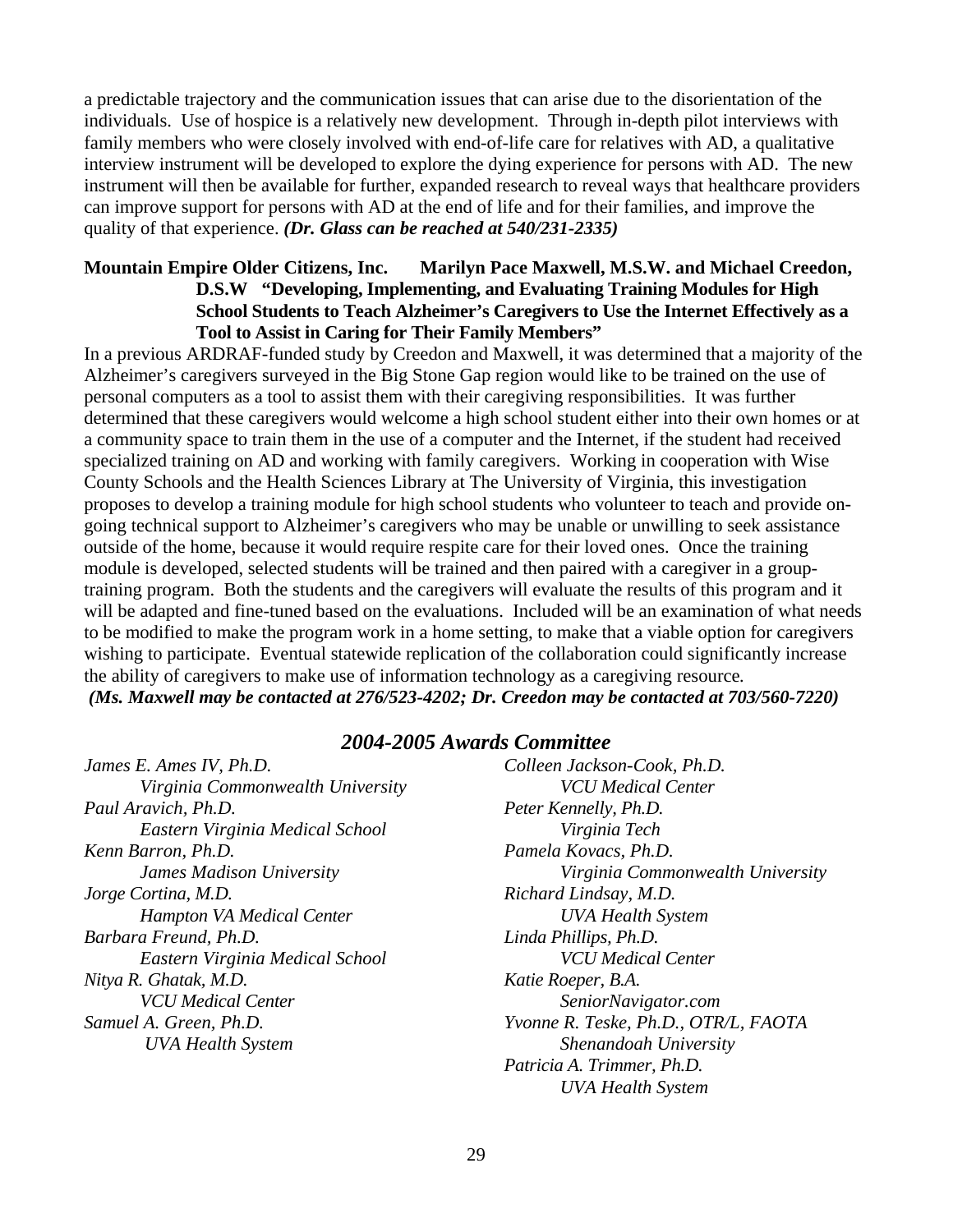#### **APPENDIX C**

#### **FINAL PROJECT REPORT ABSTRACTS FROM THE 2003-2004 ALZHEIMER'S RESEARCH AWARD FUND**

#### **UVA James P. Bennett, M.D., Ph.D. and Bradley Miller, M.D., Ph.D. (Department of Neurology/Division of Neuropathology) "Mitochondrial DNA Deletions and Mutations in Alzheimer's Disease Brain Neurons"**

This research examined the genetic contribution mitochondria make to Alzheimer's disease (AD). Several aspects of this neurodegenerative disease (i.e., largely sporadic incidence, increasing severity with age, proclivity for neuronal damage) mirror aspects of mitochondrial genetic disease. Until recently, though, it has not been possible to examine directly the mitochondrial DNA content of single neurons. This study has involved the application of a set of stains to identify neurons with either functional or non-functional mitochondrial electron transport chains (ETC, from which much of a neuron's energy currency [ATP] is generated), isolation of single neurons, and PCR (polymerase chain reaction)-based examinations of their mitochondrial DNA. The investigators found a low level of ETCdeficient neurons in the hippocampus, cortex and pontine midbrain. They have established conditions for post-staining single-neuron isolation, and the PCR studies have demonstrated the presence of mutated mitochondrial DNA in groups of isolated neurons. Additionally, a region of the hippocampal formation (the dentate gyrus) has been shown to be ETC-nonfunctional. To overcome certain limitations inherent in traditional PCR, the investigators have recently pioneered the application of a separate technique (rolling-circle amplification [RCA]) to amplify mitochondrial DNA prior to PCR. Using RCA followed by PCR, they will characterize the mitochondrial mutations on a per-neuron basis. *(Dr. Bennett can be reached at 434/924-8374; Dr. Miller can be reached at 434/924-9175)* 

#### **VA Tech Toni Calasanti, Ph.D. (Department of Sociology) "Gender Differences in Informal Care Work for Persons with Alzheimer's Disease"**

This study explored the caregiving by husbands and wives of spouses with Alzheimer's disease and related dementias. Data were gathered through interviews with twenty-one caregivers and participant observation in support groups at multiple sites. Findings indicate that husbands and wives perform similar tasks for their spouses, and for similar reasons. However, two caregiving styles were evident. Men tend toward a more instrumental, problem-solving approach that focuses attention on accomplishing tasks, while women's more relational approach focuses attention on the care receivers as life partners. The instrumental approach allows caregivers to engage in emotional distancing; and men's life-long experiences in mastering tasks and their more dominant positions in society allow them to manage their wives' disruptive and violent behavior, perhaps allowing them to keep their wives in their communities longer. For men, stress results when they become unable to assess problems and act accordingly. At these times, they have fewer personal resources for handling the stress. Women's relational approach, rooted in their caregiving experiences across the lifecourse, eases their gradual transitions into caring for spouses. However, their previous gender-based expectations of themselves lead women to feel more pressure to care for the "whole person," to smooth things over, and to maintain their husbands' happiness and dignity. For women, then, stress occurs when they are unable to keep themselves and their husbands on an even emotional keel and maintain their husbands' autonomy. These findings suggest that, rather than trying to see whether men or women experience the greater stress, research and interventions (such as support groups and educational materials) should focus on gender differences in styles and sources of stress and how to alleviate the latter.  *(Dr. Calasanti can be reached at 540/231-8961)*